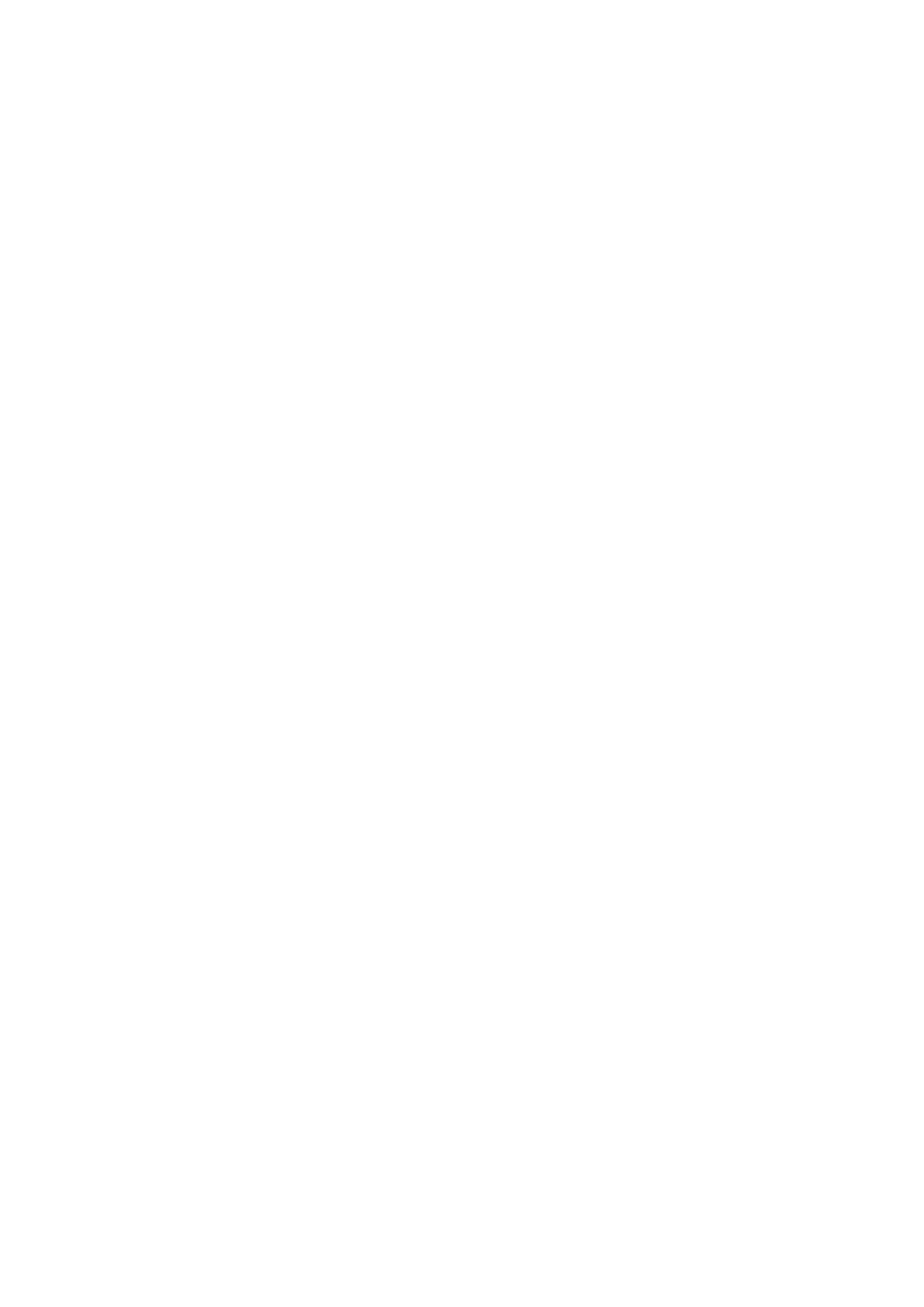تفکر و کودک، یژوهشگاه علوم انسانی و مطالعات فرهنگی دوفصلiاه علمی (مقالهٔ علمی ــ پژوهشی)، سال دهم، شمارهٔ دوم، پاییز و زمستان ۱۳۹۸، ۲۹–۷۳

بررسي تطبيقي جايگاه تفكر فلسفي در بازنويسي داستان «حي بن يقظان» كيلاني و «بجةأدم» أذريزدي، با نظرية لييمن

سيده زهرا حسيني طالمي\* تورج زيني وند""، على اكبر محسني""،يحيى معروف"""

#### حكىدە

این مقاله به هدف بررسی تطبیقی بازنوشتهی کتاب «حی بـن یقظــان» اثــر کامــل کیلانــی( ۱۱۰۵م- ۱۱۸۵م) ) از مصر و مهدی آذریزدی(۱۳۰۰ه- ۱۳۸۸ه) از ایران است تا مشخص گردد که حضور مؤلفههای نظریهی لبیمن در این دو بازنوشته که در راستای آموزش تفکّر در کودکان تدوین گردیدهاند، چگونه است؟ روش این جستار؛ توصیفی –تحلیلے و برپایـه نظريه «متيو لييمن» نگاشته شده است. دستاورد اين يژوهش، حاكي از آن است كــه اگرچــه محور و اساس بازنوشتهی این دو داستان، بازتابدهنده تفکّر فلسـفی اسـت، امـا سـبک و شیوهی بیان آندو در آمـوزش اندیشـه بـرای کودکـان باتوجـه بـه نظریـه لیـیمن در مسـیر برانگیختن روح اندیشه و تفکّر نیست. اما با تغییر و تبدیل و ایجـاد ســؤال و قــرار دادن در حالت تحيّر مي تواند در اين برنامه مناسب باشد.

**كليدواژهها:** بچەي آدم، حي بن يقظان، داستانهاي فلسفى كودكان ،نظريه لييمن.

<sup>\*</sup> دانشجوی دکتری زبان و ادبیات عرب، دانشگاه رازی (نویسندهٔ مسئول)، Zahra.hoseini.r95@gmail.com

<sup>\*\*</sup> دانشبار زبان و ادبیات عرب، دانشگاه رازی، t zinivand56@yahoo.com

<sup>\*\*\*</sup> دانشیار زبان و ادبیات عرب، دانشگاه رازی، mohseni0310@yahoo.com

<sup>\*\*\*\*</sup> استاد زبان و ادبیات عرب، دانشگاه رازی، y.marof@yahoo.com

تاريخ دريافت: ۰۸/۰۸/۰۲، تاريخ پذيرش: ۱۳۹۸/۱۲/۱۲

Copyright © 2018, IHCS (Institute for Humanities and Cultural Studies). This is an Open Access article distributed under the terms of the Creative Commons Attribution 4.0 International, which permits others to download this work, share it with others and Adapt the material for any purpose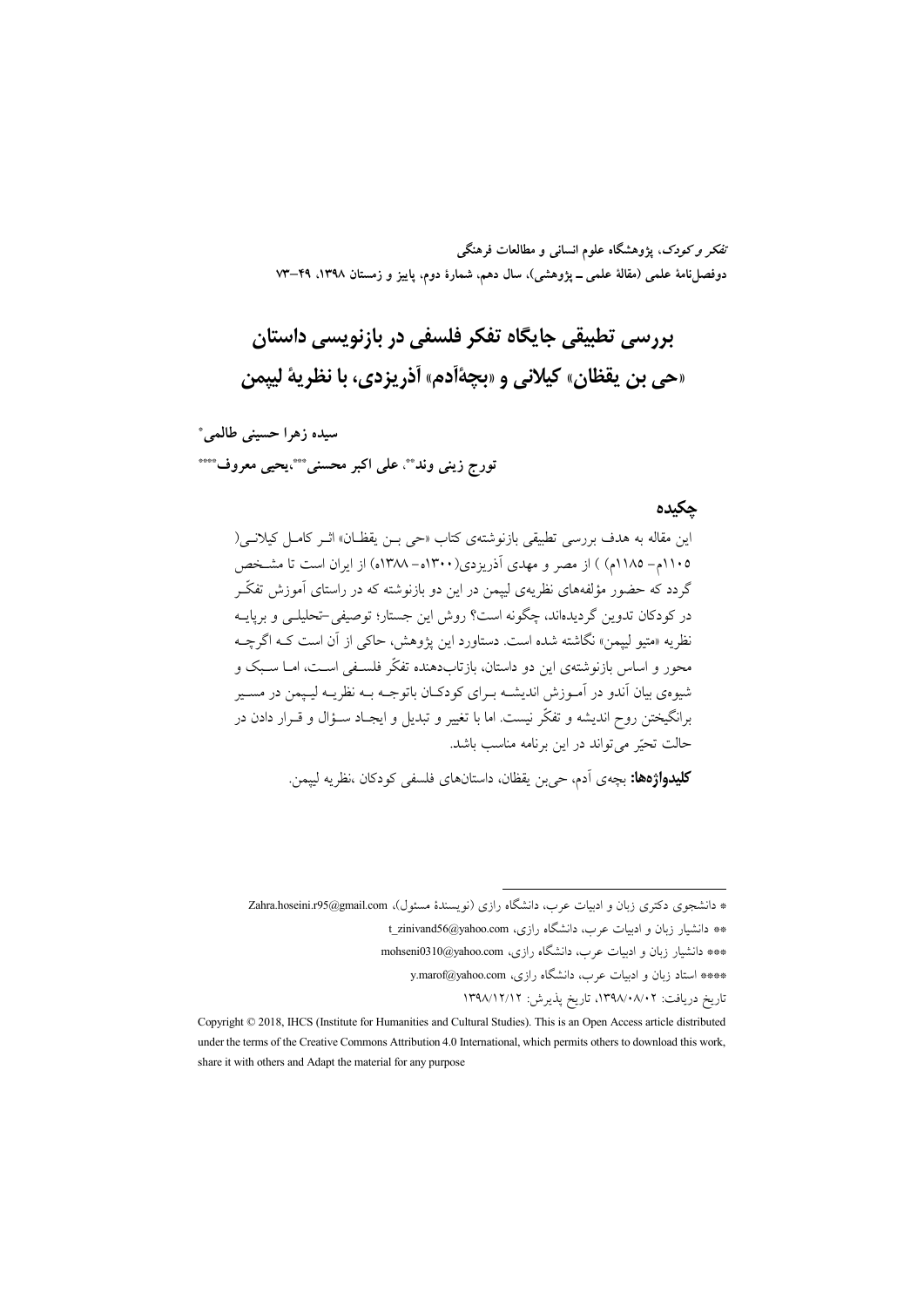#### 1. مقدمه

داستان، یک پدیدهٔ اجتماعی و هنری است که بهطور غیرمستقیم، در دریافت موضـوعات بـه کودک و نوجوان کمک میکند و حس جامعهپذیری، تخیّل، خلاقیّت را پرورش مـیدهــد و همچنین در انتقال ارزشها و باورها از نسلی به نسل دیگر نقش مؤثری دارد.

ماهیت معنوی و فرهنگی ملتها اغلب از طریق آثار خلاّقه آنهـا منتقـل مـی شــود. از رهگذر چنین آثاری است که ما از سنتها و فرهنگهای ملی و قومی کشورها و ملت-ها آگاه میشویم و احیانا تحت $\vec{z}$ اثیر مفـاهیم فرهنگـی و فلسـفی آنهـا قــرار مـیگیــریم (میر صادقی، ۱۳۸۰: ۹).

بنيان آموزش، تفكر است و زندگي بدون انديشه بي معنــا اســت. البتــه تفكــرى ارزشـــمند است که مشکلی از زندگی بگشاید و یا مجهولی را معلـوم سـازد و یـا ذهـن را بــه آرامـش برساند در این حالت تفکر جنبهٔ کاربردی پیدا میکند. در ایـن زمینـه بزرگــانی بـرای آمــاده کردن بستر اندیشهورزی، به بازنویسی کتابهایی پرداختند که جنبـهٔ تفکـر و خـردورزی در اّن نمود بیشتری دارد که از جمله اّن (حیبن یقظان) اثر «ابــن طفیــل اندلســی» اســت. ابــن طفیل که شیفته حکمت مشرقی ابن سینا بود، ایدههای اساسی حکمـت را در قالـب داسـتان، شرح میدهد که چنین اقدامی در نگارشهای فلسـفی، تـازگی داشـته اسـت. بـا بسـط ایـن داستان میتوان آن را متناسب با مراحل مختلف معرفت و سـنين مختلـف نگاشـت. كامـل کیلانی از مصر و آذریزدی از ایران این کتاب را بـرای کودکـان بازنویســی کردنــد تــا بــدین وسیله قدرت اندیشیدن و ژرفنگری را در کودک تقویت کنند و انتقـالدهنـده فرهنـگ بـه نسلهای جدید باشند. این بازنویسیها اگر به گونهای باشد کـه موجبـات تفکـر انتقـادی ًو منطقی را ایجاد نماید، در این صورت نسلی خواهیم داشت که در برابر اندیشههای مختلف، بینشی مستقل خواهد داشت و تحتتأثیر افکار متفاوت به صورت ناخودآگاه واقــع نخواهــد شد. و بدین وسیله قدرت اندیشیدن و ژرف نگری در کـودک تقویـت مـیشـود عـلاوه بـر این که با فرهنگ خود رشد می کنند.«اگر بازنویسی از ادبیات کهن خوب انجام شود، کودکـان را یا فرهنگ و ادبیات گذشته خود آشـنا مـه کنـد و ایـن امـر سـب حفـظ هوئـت ایرانـی است».(آذریزدی، ۱۳۹۱: ٤٨) کیلانی و آذریـزدی هـر دو درد جامعــه خــود را درک کردنــد. هردو ادیب، دریافتند که مخاطبان خردسال و نوجوان از ذخیره کهن خود بیگانه گشتهانید و بسیاری از مفاهیم موجود در کتب کهن اگر به زبان روز و معبار نگاشته شود، مخاطبان بـدان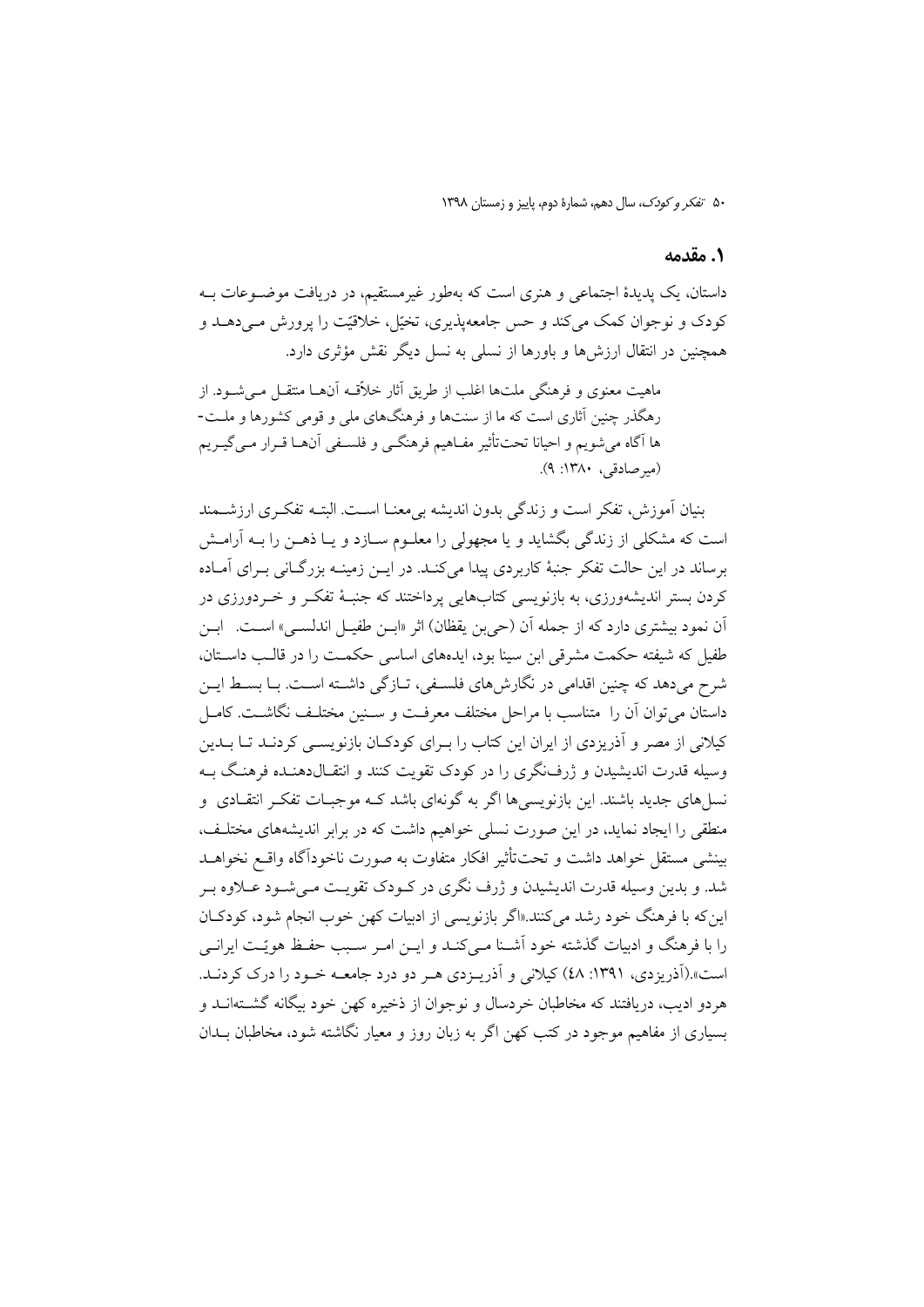راغب می شوند و از گوهر تابناک آن سود خواهنـد بـرد و بـا نســا هـای قبــا خــود بیگانــه نخواهند شد.

در این مقاله قصد براین است تا این بازنوشتهها از جنبهٔ تأثیر گذاری بر اندیشــهٔ مخاطبــان مورد مداقه قرار گېرد.

### ٢. بيان مسأله

فکر پروری برای کودکان که هماکنون به آن نام فلسفه برای کودکان نهادهاند، برنامـهای بــرای آموزش تفکر عمیق است که بــه پــرورش قــدرت اســتدلال، داوری و تمییــز در کودکــان و نو جو آنان مي پر دازد. در تعريف تفكر گفتهاند:

« تفكر جرياني است كه در آن فرد كوشش مي كند مشكلي را كه بــا آن روبــهرو شـــدهاســت مشخص سازد و با استفاده از تجربیات قبلی خویش به حل آن اقــدام کنــد، تفکـر را شــکل بسيار پيچيده رفتار انسان و عال<sub>ى</sub>ترين شكل فعاليت عقل و ذهــن مــي(دانـد».( شــر يعتمداري، ۱۳٦۷) لییمن بنیانگذار فلسفه برای کودکان است. او سعی دارد در قالب داسـتان، رفتارهـای مختلف کودکان را نشان دهد و در قبال این رفتارها، ذهن کودکان را به پرسش و تفکر بـرای یافتن یاسخ وادارد. شخصیتهای داستانهای او موضوعات فلسـفی ماننـد ماهیـت تفکـر و نحوهٔ کارکرد ذهن را مورد بحث قرار مبی دهنـد.»(فیشـر، ۲۰۰۵: ۲۷۱) لیـیمن در طـی ایـن داستانها به مخاطبین خود چگونه اندیشیدن را می آموزد. در طی این داستانها می آموزند کـه از جزم اندیشی، مطلق گرایی، عدم توجه به آراء دیگران پرهیز نماید. فیشر در این راستا مـی-گوید:« می آموزند که برای بسیاری از پرسشهای فلسفی جواب معـین و مطلقـاً درسـت یــا مطلقاً غلط وجود ندارد و در نتیجه یاد مـی گیرنــد کــه جــزم اندیشــی را زیــر ســؤال ببرنــد، فرضیهها را به چالش بکشند و استدلالها را بیازمایند»(فیشـر،۲۰۰۵ : ۲۷٤) یکـی از بنیـانی-ترین اصول این داستانها این است که کودک و نوجـوان کنجکـاو گـردد و خـود بـه دنبـال حقایق بگردد.« اینکه دانش آموز برانگیخته شود تا در حد توان خود به دنبال حقایق بگـردد و در این راستا، هیچ نوع خستگیای بـه خـود راه ندهـد، یکـی از دسـتاوردهای بـزرگ ایـن برنامه«فبک» است»(ناجی، ۱۳۸۹: د) اما آنچه که مهم جلوه میکند این است که لیپمن بـرای ابجاد تفکر منطقی در کودکان داستانهایی را تألیف کرد که ویـــ;ه فرهنـگ و آداب و رســوم م دمان منطقهٔ خویش است؛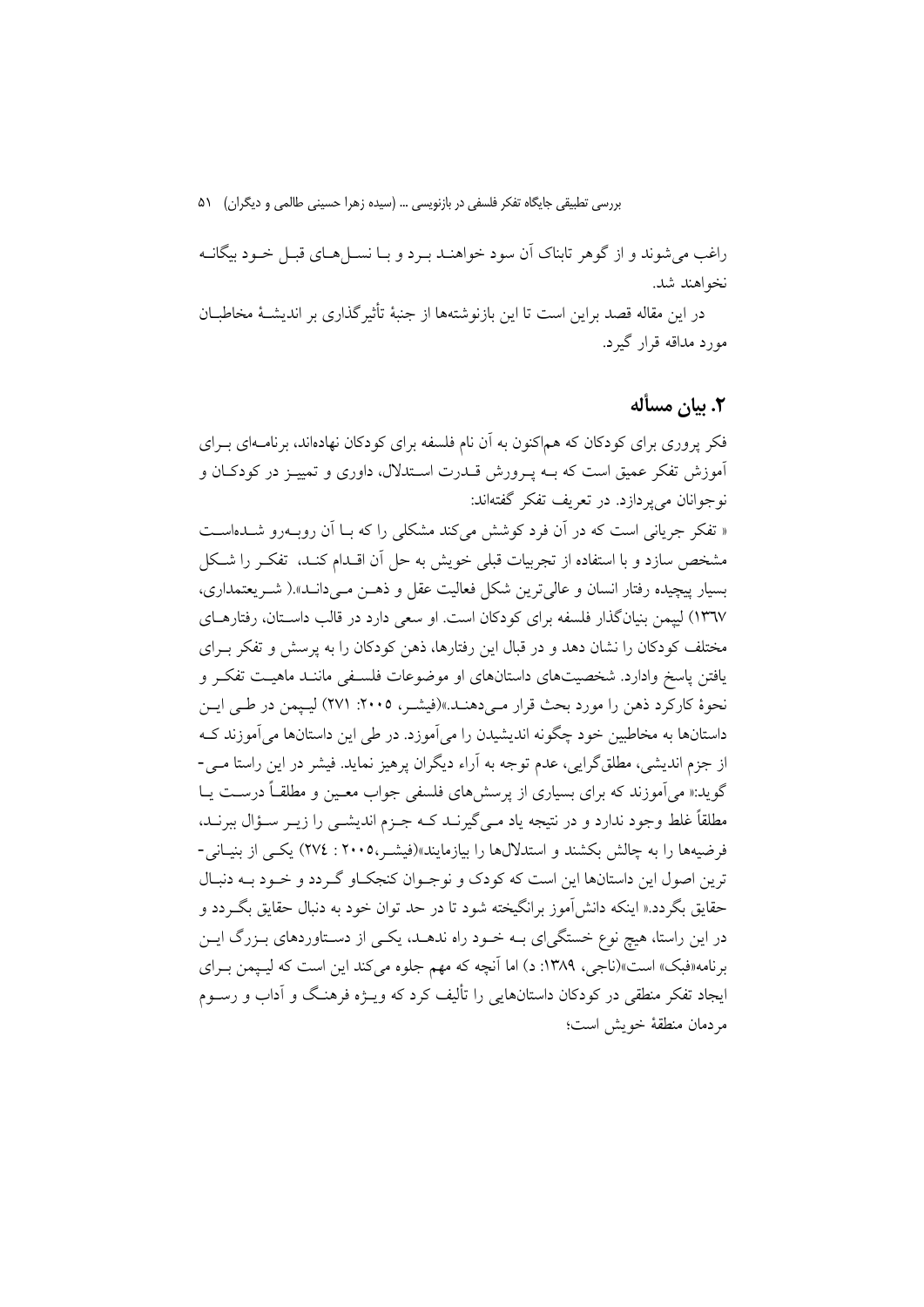بنابراین بخاطر اینکه بتوان تفکری منطقی را در کودکانمان ایجاد نماییم، لازم است ایــن نوع داستانها بومی سازی شوند تا با فرهنگ اسلامی و شرقی هماهنگ گردند. در ایــن راســتا داستانهای کهن جایگاه ویژهای دارند؛ زیرا گنجینهای ارزشمند و سرشار از یندها و اندرزهـا است كه مي تواند جايگزين مناسبي جهت تفكر منطقي باشد؛ اما نثر ايــن داسـتانهــا مناســب برای کودکان و حتی بزرگسالان نیست. اگر این بازنویسی هـا مطـابق ســن و اندیشــه و نیــاز روحي و جسمي و اجتماعي مخاطبان صورت گيرد و بهگونهاي بازنويسي شود كه مخاطب را باطرح پرسش به اندیشه وادارد، سبب می شود تــا مخاطـب از بینشــی مســتقل برخــوردار گردد و درک عمیقی از جهان اطراف خود داشتهباشـد. در ایـن مقالـه، قصـد ایـن اسـت تـا داستان« حی بن یقظان» ابن طفیل که توسط دو ادیب بـزرگ کیلانــی و آذریــزدی بازنویســی شد، بررسی شود.

# ۳. اهداف پژوهش و اهمیت آن

بررسی تطبیقی مؤلفههای اَموزش تفکر در بازنویسی داستانهای کهن برای کودکان ، مطالعـهٔ موردي داستان« بچهٔ آدم» آذریزدی و«حیبن یقظان» کامل کیلانی بر اساس نظریه لیپمن. موضوع انتخاب شده از این دلایل حائز اهمیت است:

۱-بازنویسی آثار کهن، ابزاری بـرای انتقـال فرهنـگ بـه نســلهـای جدیــد اســت. ایــن بازنویسی بر ذهن و فکر کودک اثر گذاشته و بر قــدرت اندیشــه وی مــؤثر مــی باشــد. اگــر بازنوشتهٔ متون کهن بهگونهای باشد که شاخصهای تفکر انتقادی و خــلاق را در بــر داشــته-باشد، در این هنگام نسل جدید علاوه بر اینکه با فرهنگ خود ارتباط برقرار میکند، تفکـری مستقل خواهد داشت و در برابر عوامل بیگانه تحتتأثیر قـرار نخواهــد گرفـت؛ زیــرا خــود اندیشیده است و خود به نتیجه رسیده است.

۲– با توجه به اینکه آموزش ایران حافظه پرور و معلم محوراست در صورتی که بــا ایــن سازوکارها بتوان کودکان و نوجوانان را منتقد، پرسشگر و منطقی تربیت نمود؛ آنگIه شــاهد تحول بنيادين در ساختار و بدنه آموزش ويرورش و به تبع آن در آموزش عــالي و صــد البتــه در جامعه خواهیم بود.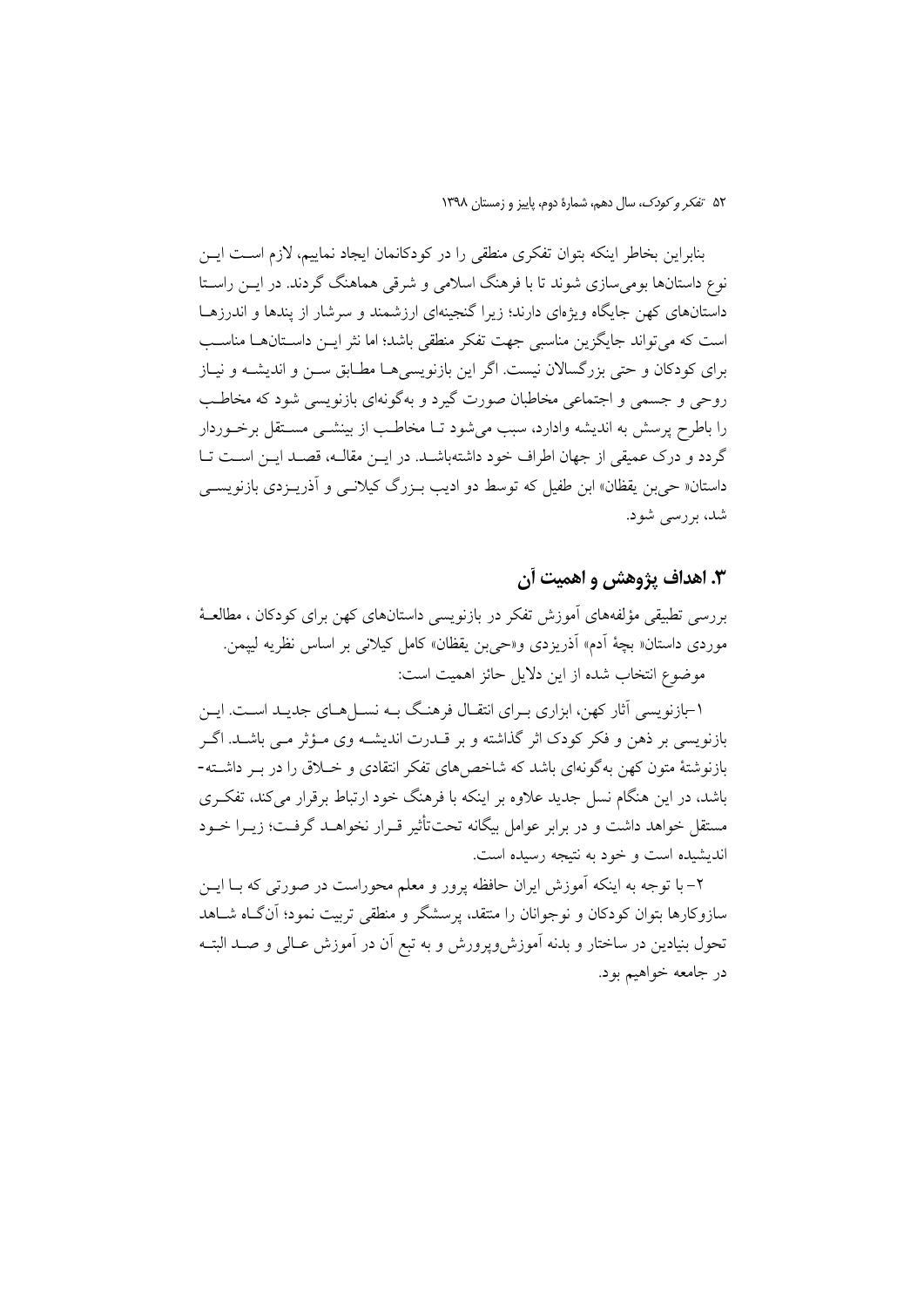۳– داستان سرایی در ادبیات عربی و فارسی جایگاه ویژه دارد، که می تواند بستری بـرای طرح مسائلی جهت اعتلای اندیشه و تفکر انتقادی گردد. امید است ایــن مقالــه، گوشــهای از حکمت و معرفت نهفته در این متون را به مخاطبان ایرانی و عربی نمایان سازد. ٤-طرح داستانهایی از نوع فکری که باعث تقویت اندیشه و تفکر گردد، در کشـورهای

عربي اندک است و اين مقاله مي تواند گامي جهت پيشرفت و تقويت فکـر در کودکـان ايــن کشورها گردد.

#### ٤. سؤال يژوهش

این پژوهش پاسخگوی یک سؤال اساسی است: داستانهای کهن باز نویسه شده توسط کامل کیلانی و مهدی آذر یزدی به چــه میــزان از مؤلفههای تفکر لیپمن برخوردار است؟

## ٥. روش تحقيق

روش کار تحلیلی-توصیفی و برپایه بررسی اسناد و مراجعـه بـه کتابخانـههـا، سـایتهـای مختلف و همچنین مقالات علمی یژوهشی و پایاننامههـای نزدیـک بـه عنـوان ایــن رسـاله است. اطلاعات، گردآوری و فیش برداری میشود، سپس با مطالعــه مطالـب ، بــه تــدوین و تحليل دادهها يرداخته مي شود.

#### ٦. پيشينه تحقيق

باتوجه به جستوجوهای انجامگرفته، پژوهشهای صورت گرفتـه در زمینـه فلسـفه بـرای کودکان، که شباهت به موضوع این پژوهش داشته باشد، از این قرار است:

رشتچی (۱۳۸۹) در مقالهای با عنوان «ادبیات داستانی و نقش آن در رشـد تفکّـر» نشــان می دهد که استفاده از کتابهای ادبی کودکان، در برنامهی فلسفه برای کودکان یک ضـرورت است و نقش مهمی در پیشبرد تفکّر دارد؛ بنابراین، باید داستانخوانی را جـزء برنامــه اصـلی کو دکان در مدارس، قرار داد.

يناهي (١٣٩٠) در مقالهٔ «بررسي و مقايسهٔ شيوهٔ اَمــوزش تفکّــر نــزد فريدالــدين عطّــار و متیو لیپمن» نشان داد که دیدگاه عطّار و لیپمن در زمینهٔ موضوع آمـوزش و هــدف آمـوزش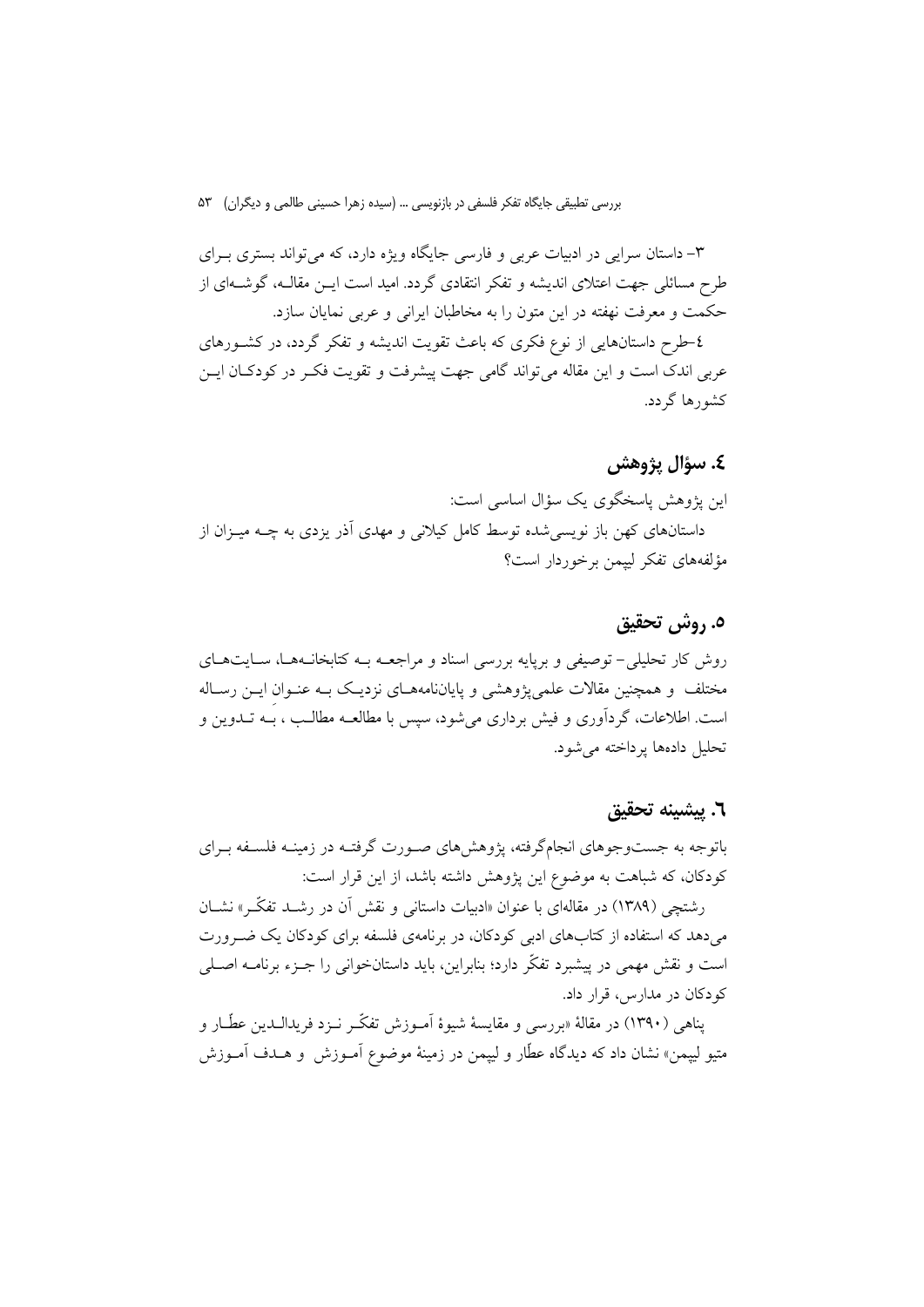شبیه به هم است و در شیوهٔ آموزش آنها نیز شباهت زیادی دیده می شود. هر دو از قصّــه و گفتوگو در شيوۀ آموزش خود بهره بردهاند.

محمدحبيبي عراقي و ديگران(١٣٩٢) در مقالهاي بــا عنــوان «خــوانش فلســفي گزيــدهي متون داستانی کلاسیک فارسی متناسب با اهداف برنامهی فلسفه بـرای کودکــان» بــه بررســی چهار اثر برگزیدهی تعلیمی از ادبیات کلاسیک، یعنی کلیلهودمنه، مثنوی معنـوی، گلســتان و بوستان پر داختهاست. از میان آنها، به گزینش ۹۸ داستان بر اساس معیارهــای طــرح شــده از سوی سردمداران برنامه برای کودکان، محتوای فلسفی، مهارتهای فکری، کنـدوکاو پــذیری و شیوه پایانبندی پرداختهاست. وی به این نتیجه دست یافت که در میان این داستانها مـی-توان داستانهایی را یافت که مفهوم فکری و فلسفی را در بر داشته باشد.

عظمتِمدار (١٣٩٦) در رساله دکتری با عنـوان «شناســابی مؤلفـههــای تفکّـر فلســفی از دیدگاه لییمن در منتخب حکایتهای طنز فارسی و مناسبسازی آنها به منظور اسـتفاده در برنامهی فلسفه برای کودکان» در سه بعد تفکّر انتقادی، خلاّق و مراقبتبی بــه بررســی پــانزده داستان منتخـب از رسـالهي دلگشـا، مثنـوي معنـوي و طنـز و شـوخ طبعـي ملانصـرالدين پرداخت. یافتههای پژوهش، حاکی از آن است که مؤلفـههـای تفکّـر انتقـادی و مراقبتــی در داستانهای مثنوی و در بعد تفکّر خلاق، داستانهای ملانصرالدین با تفـاوت نسـبتاً زیــادی نسبت به سایر آثار، بیشترین فراوانی از این حیث را به خود اختصاص دادهاست.

اما آنچه فراروی مخاطبان است، پژوهشی تطبیقی بین دو نویسنده ادبیات کودک مصـر و ایران است و آنچه که این نوشتار را از سایر پژوهشها متمایز می سازد، ایــن اسـت کــه ایــن يژوهش با محوريت اثر گذاري فكري- فلسفى بازنويسي داستان «حـي.بـن يقظـان»بــه زبــان .<br>فارسی و عربی به تحلیل چگونگی آموزش اندیشه برای کودکان در کشــور ایــران و مصــر می پردازد. البته فرض وجود پژوهشهایی در این حوزه که به هـر دلیلـی از چشــم نگارنــده، ينهان مانده باشد، محال نيست.

## ۷. مبانی نظری

اندیشه و خرد، اکتسابی است و باید اَن را پرورش داد؛ زیــرا تربیــت عقلــی درصــد خطــا را کاهش میدهد. کیپمن در نظر دارد که این شیوهٔ تفکّر را به کودکـان بیـاموزد. آمــوزش ایــن نوع اندیشه کردن چگونه برای کودکان امکان پذیر است؟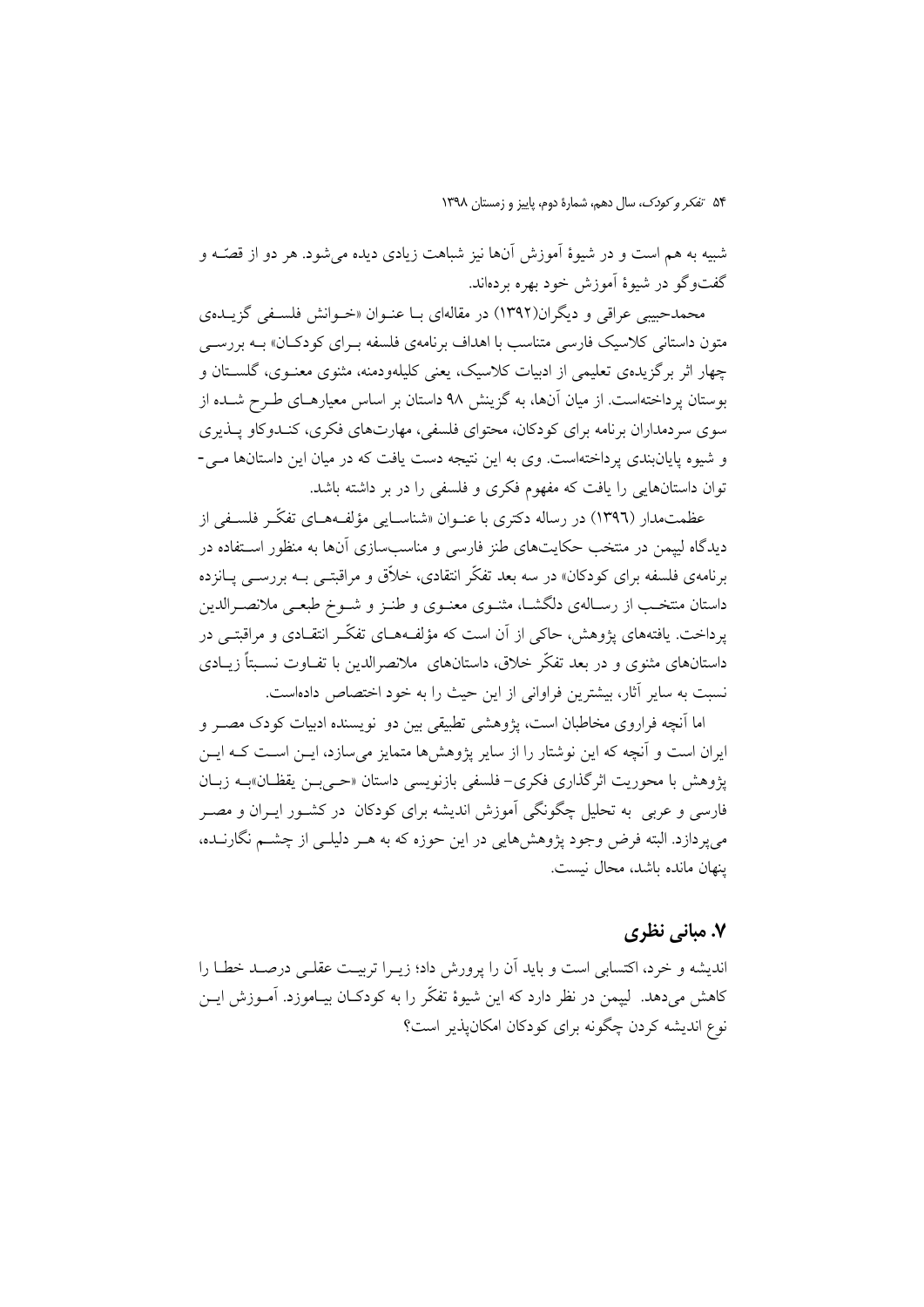این ایده در اواخر دهه ۱۹۶۰ میلادی شکل گرفت، زمـانی کـه «متیــو لیــپمن« Matthew Lipman» به فقدان قدرت استدلال و تمییز و داوری در بین دانشجویانش پی برد. او برای بالا بردن این توانایی بسیار تلاش کرد؛ اما نتیجهای حاصل نشد؛ در نتیجه تصمیم گرفت که ایــن کار را از کودکان پیش دبستانی و دبستانی آغاز نماید. در این نگرش، هدف این است که بــه كودكان استدلال، ارزيابي، انسجام، منطق را بياموزد تا بتواند به حل مسأله بيردازد.

لپیمن، برای دستیابی به این منظور، از داستان استفاده نمود. وی کتابهایی برای کودکـان نوشت و در قالب این داستانها، رفتارهـای مختلـف کودکـان را نشــان داد و در قبـال ایــن رفتارها، ذهن کودک را به پرسش وادار میکند و کـودک را در تحیّـر قـرار مـیدهــد و او را وادار می کند که خود بدنبال پاسخ سوال بگردد و بـه ایــن شــیوه مســتقل اندیشــی را در وی تقويت مي كند. در اين حالت كودكي كه خود انديشيده است و خود به نتيجه رسـيده اسـت، كمتر تحت تاثير قرار مي گيرد.

نظریه لیپمن، افزون بر اینکه به کودکان، شـیوهٔ تفکّـر منطقـی را مـی آمـوزد، در ورای آن باعث شکفته شدن سایر استعدادها نیز می شود. قائدی در ایــن مــورد مــی گویــد: «لیــیمن در طرَّاحی برنامهٔ اَموزشی فلسفه به کودکان، هدفهای متعددی را دنبال میکنـد کـه عمـدهٔ اَن، کمک به کودکان، برای یادگیری چگونه فکر کردن است؛ ولی برخی دیگر از اهداف، شــامل بهبود توانایی تعقّل، پرورش خلاقیّت، رشد فردی و میـان فـردی، پـرورش درک اخلاقـبی و غیره است» (قائدی، ۱۳۸۳: ۲۰). برای رسیدن به این منظور، داستان بهترین ابزار است. البتـه داستانی که دغدغه اصلی کودک باشد و با زنــدگی او گــره خــورده باشــد؛ در ایــن صــورت باعث مي شود تا نيروي كنجكاوي وي برانگيخته شود. «كـم« Cam در ايــن بــاره مــي نويســد: «کودکان به کندوکاو فلسفی نمیپردازند، مگر این که موضوع مورد بحث، همان موضـوعات مورد علاقهشان باشد، تخیّلشان را شعلهورکند. داستان محرک بسیار قـوی اسـت. داسـتان بـا احساسات، نگرش و ارزشهای کودکان سروکار دارد و به تخیّلشان متوسل مـیشـود».(کـم، ١٣٨٦: ٢٥) اما ليپمن در مورد داستان، چنين معتقد است كـه ادبيـات داسـتان و موضــوع آن باید در خدمت تفکّر فلسفی باشد، یعنی به گونهای طراحی شود که برانگیزاننده یـک فکـر و اندیشه مستقل فلسفی باشد. وی می گوید: «یک داستان فلسفی، باید خواننـده را بــه تفکّـری مستقل فرابخواند و اندیشههای گنجانده شده در آن را با ایدههای دیگ ، مورد بحث قـرار  $(21' / 1 \cdot 11') \cdot$ (ناحر، ۱۳۹۰)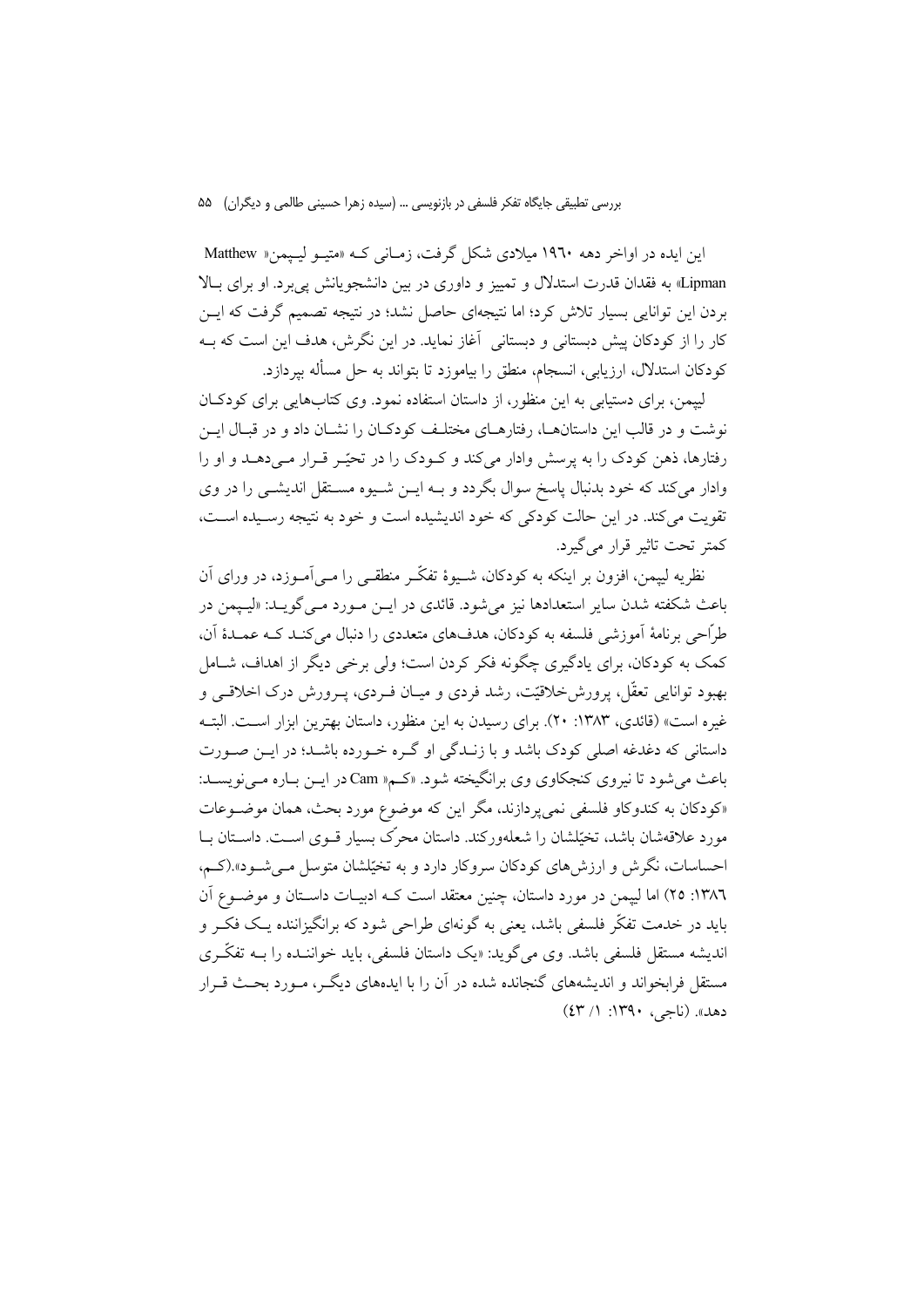در این نظریه، داستانهایی که مدنظر است به گونهای باید طراحبی شـود کـه کودکـان را به گفتگو و بحث در مورد موضوع برانگیزاند «داستانهای فلســفی گونــهای تــازه بــا هــدفی خاص است. این هدف، دعوت کودکان به شرکت در گفتوگـوي فلسـفي، دربـارهٔ مفـاهيم بحث برانگيز و معمول است» (ناجي، ١٣٩٠: ١/ ٥٩).

داستانهایی که لیپمن مدنظر دارد «پایانباز» است. و تفکّر خاصی را القاء نمیکنـد؛ بلکـه به تعداد خوانندگان آن، ممکن است برداشتهای مختلف وجود داشته باشد.

برنامه فلسفه برای کودکان، قصد دارد به کودکان روش کار فلسفی یـا نحـوه وارد شــدن در كاوش فلسفى را ياد دهد. اين كار متفاوت از حكايتها و يا ضرب المثلهايي است كه هدفشان، ابلاغ گوهر كوچكى از حكمت است كه اغلب در صفحات آخر داستان مي آيد. (ناجي، ١٣٩٠: ١/ ٤٥)

اغلب داستانهای فلسفی با یک پرسش یا جملهای بحث برانگیـز بـه پایـان مـی(سـد و کودک در فضای بحث و اندیشه، باقی میماند. در این ایده، آنچـه کـه مهــم اسـت، پرسـش است نه پاسخ به پرسش. پرسشها، انسان را بیدار میکند و ایدههایی نو را برمیانگیـزد و بــه افراد، شیوههای نو برای انجام امور را نشان میدهد. در این شیوه، کودک می آموزد کـه خــود تفکُّر کند، خود به نتیجه برسد و به استقلال فکری دست یابد. در نتیجـهی چنـین آموزشـی، کودک و نوجوان می آموزد که به سرعت تحتتأثیر قرار نگیرد، با مسائل احساســی برخــورد نکند، القاء اندیشه نکند و از فریب خوردن مصون بماند؛ زیرا یادگرفته است که در مورد هـر ایدهای، اول تفکّر کند. کودکانی که فرصت تفکّر برای خود داشته باشند، یـاد مـی گیرنــد کــه تواناییهای حل مسئله خود را باور کنند. با این نوع آموزش، روش سخنرانی بـرای تــدریس جایگاهی ندارد؛ بنابراین، حتی در چینش صندلی کودکان نیز تأثیر میگـذارد. دانـش[مــوزان، ناگزیر به شکل دایرهوار و یا (u) می نشینند و با یکدیگر به بحث و گفتگو می پردازند.

در این رویکرد، هر گونه انتقال مستقیم مطالب به ذهن کودکان، بی|عتبار است. اما مؤلفههای آموزش «مهارت تفکر» نزد لیپمن به اجمال، عبارت است از: ۱- یادگیری پرسیدن سوالات مرتبط. ۲- دریافت ارتباطیات میبان رشتههبای مختلیف تفکر. ۳-استنتاج از گفتوگوها و رفتارها.٤- توضـيح اصـطلاحات و پرهيـز از ابهــام و تمایز تأملات مرتبط از تأملات غیر مرتبط.٥–ارزشیابی ناسازگاری راهکار.٦–شناســایی فرضیههای زیربنایی.۷- تشخیص حقیقت (شـواهد عینـی) از عقایـد محـض.۸-مســتدل كردن اعتقادات و تصميمات اتخاذ شده. ٩- آموزش تعميم دادن از نمونــه هــاي جزيــي(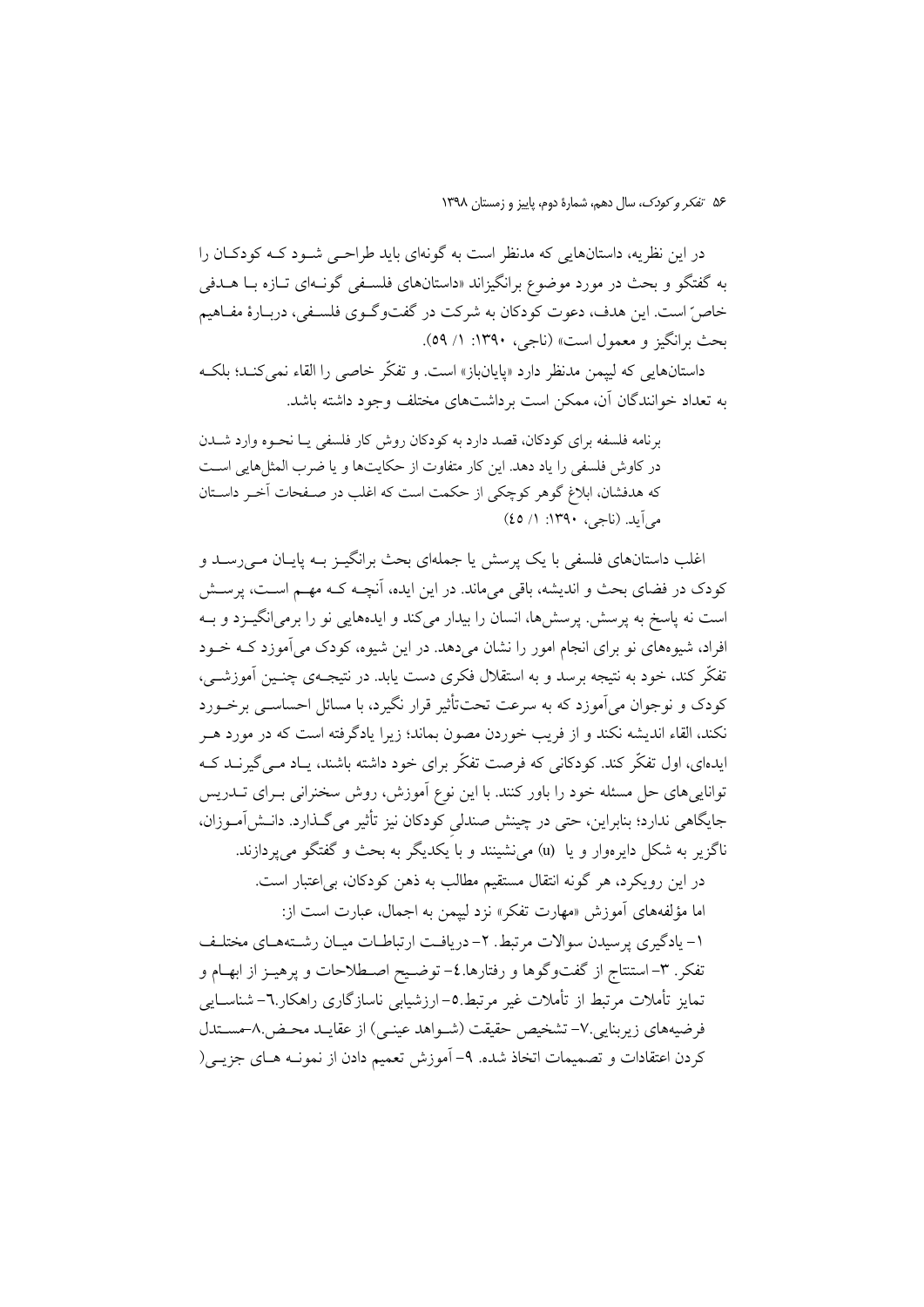استقراء).١٠- آموزش قياس و وجه تشابه.١١-كشف عقايد غلط در اسـتدلال و كشـف سفسطه از استدلال واقعی.۱۲– یادگیری انتقاد کردن و تغییر عقیده در مواجهــه بــا انتقــاد که در نتیجه اَن یک مفهوم سالم از خود و احترام به دیگران ایجاد شــود.۱۳–فهمیــدن و فهماندن آنچه در ذهن است.١٤–آموزش يذيرش يا عدم يذيرش نظـر ديگــران بــهطــور صريح.10- يادگيري اهميت مطابقت باور ، نگرش و عمل (Splitter,1993:385 );

## ۸. معرفي داستان «*حي* بن يقظان»

داستان «حي بن يقظان» را دو انديشمند نوشتهاند يكي ابن سينا و ديگري ابن طفيل اندلسـي. داستانی که ابن سینا روایـت مـیکنـد، اثـری تمثیلـی و عرفـانی اسـت و دارای غمـوض و پيچيدگي؛ اما قصه حي بن يقظان، اثـر ابــن طفيــل، بيــان آراء و نظريــات فلســفي حكمــاء و فلاسفه است. حي؛ نمادِ بشر و عقل بشر است و يقظان نماد ذات بارى تعـالى اسـت. سـبک نوشتاری وی به دور از پیچیدگی است.

# ۹. تحلیل داستان «حیبن یقظان» از کامل کیلانی و «بچهٔ آدم» از آذریزدی ۱.۹ اسلوب کیلانی و آذریزدی در بازنوشته

با نگاهی کلی به اسلوب نوشتاری کامل کیلانی، و آذریزدی، ابتدا با نحـوه نگـارش ایــن دو اديب توانمند أشنا مي شويم.

یکی از شیوههای نگارشی کیلانی، صمیمیت و به تعبیری استفاده از عنصر عاطفه است. او با واژگان محبتآمیز مخاطب خود را صدا میزند و نوشتارش بـه گونـهای اسـت کـه گو يا با او صحبت مي كند. با جمله «ايها القارئ الصغير "» (كيلاني، بي تا: ۷) او را مخاطب قـرار مے زدھلہ۔

او، مخاطب شناس است و از گنجینهٔ واژگـانی سـنین مختلـف، اطـلاع دارد؛ بـه همـین جهت، هرجا كه به واژهاى برمى خورد كه خارج از خزانهٔ لغات مخاطب است، بلافاصـله آن را در داخل پرانتز یا با آوردن مترادف توضیح میدهد تـا دچـار مشـكلی در فهمیــدن مــتن نشود. «ولكن جمهرة (جماعة) من العلماء الباحثين، لم يأخـذوا بهـذه المـزاعم (الاباطيـل) و لــم يصدقوا تلك الدعاوي (الاقوال التي لـم تثبـت صـحتها) ``، (كيلانـي، بـيتـا: ٨) همانگونــه كــه ملاحظه می شود، دو واژهای را که خارج از دایره لغت مخاطب است، بـرایش توضـیح مـی-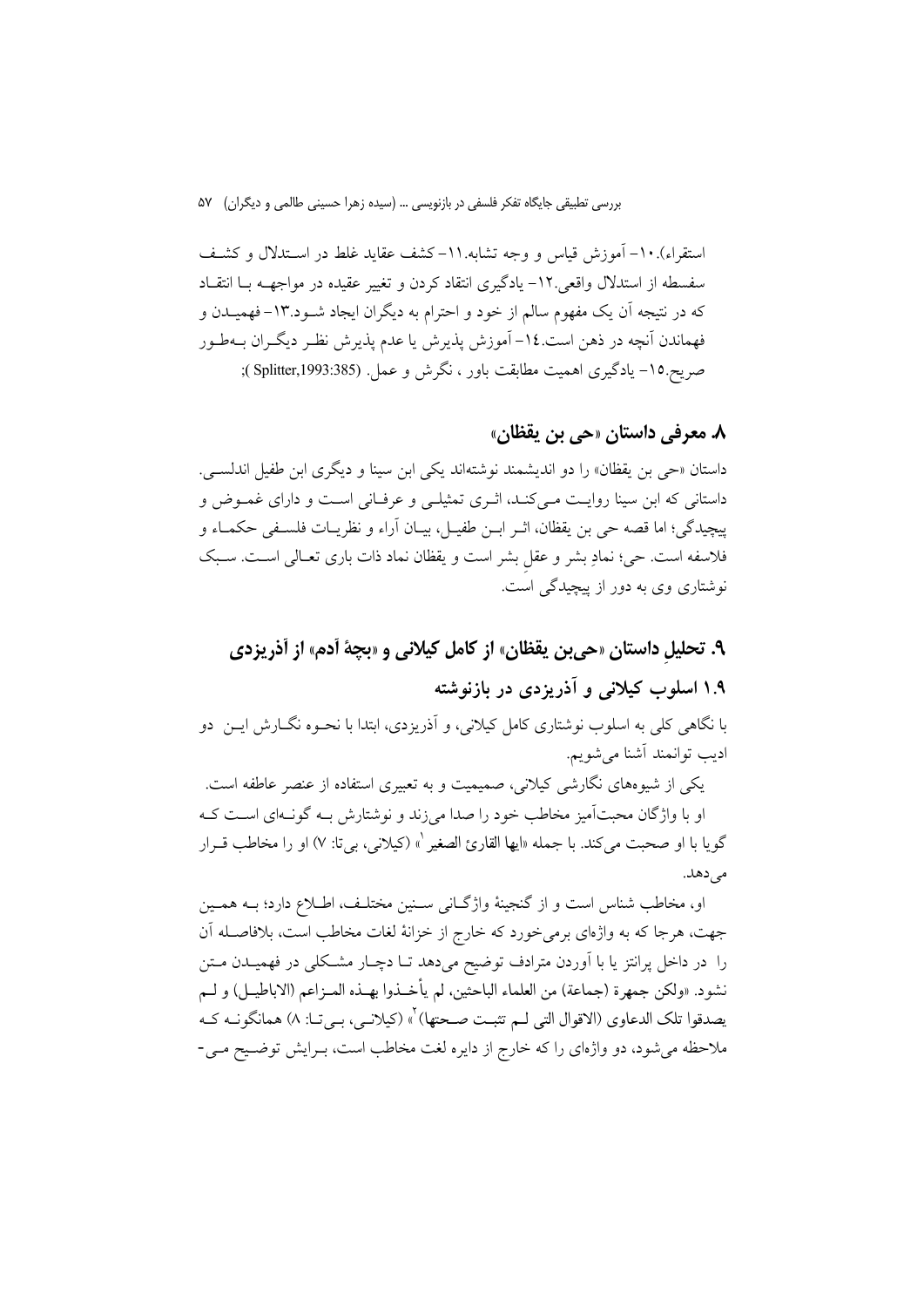دهد.او، با اين شيوه به دايرهٔ واژگان مخاطب خود، مي افزايد. افزون بر ايــن، بــدفهمي را از او دور می سازد. به نظر می رسد، کیلانی در آن برهه از زمان، مشــکل کودکــان را از بــین رفــتن زبان عربی و بیگانه شدن آنها با زبان مادریشان میدانست؛ بنابراین، داستان را بستری بـرای آموزش زبان و افزایش دایرهٔ واژگان، میداند و به این وسیله، لـذت خوانـدن را درکودکـان افزایش میدهد .«کیلانی، نیاز کودکان به ادبیات را، درک کرد. ادبیاتی که زبـان را در نزدشـان محبوب گردانـد و مطـابق سنشـان، رفتــهرفتــه اّنهــا را بــا ميــراث گذشــتگان اَشــنا ســازد. استعدادشان را شکوفا کند و نیاز و خواستههایشان را بر آورده سازد و منجر بـه علاقــهمنــدی كودك به مطالعه و استمرار آن شود. به همین جهت، داستانهایی را تألیف، ترجمــه، اقتبــاس و یا تعریب نمود. " (عمرو، ۶۱۱) (۳٤:

با این کار به برخی از اهداف ادبیات کودک یاسخ میدهـد و تـلاش دارد کـه بـا عربـی فصیح با کودک ارتباط برقرار کند تا بدین وسیله زبان از آسیبهای احتمالی مصـون بمانــد و این نیز یکی از اهداف ادبیات کودک است. همانگونه کـه «احمـد عبـده عـوض» بـا بیـانی صريح از جمله اهداف ادبيات كودك، رشد واژگان عنوان ميكند: «رشد مهـارتهـاي زبـاني جهت متن خــواني- رشــد خزانــهي واژگــان- رشــد قــدرت بيان،ســلامت و شــيوايي آن». ' (عوض) ١٤٢١: ٧١–٧٢).

کیلانی، تلاش دارد که از واژگان قرآنی استفاده کند(یم، جنّ اللیل، حولان، ضُـحی و…)° و يا عين آيات قرآن و يا با اندكي تغيير از آيات قرآن استفاده نمايد. «اذ رأى أنَّ كل حزب بمــا لديهم فرحون»<sup>٦</sup> (كيلاني، بي تا: ٥٣) اقتباس از أيهي« كل حزب بما لديهم فرحون»( الروم: ٣٢).

یکی از شیوههای بارز کامل کیلانی، اسلوب «تکرار» است. او به این شیوه پناه می بـرد تــا معاني را در ذهن مخاطب خود بگنجاند. «از روش هاي اَشـنا كـردن ذهـن مخاطـــــ بــا واژهٔ جدید، به کار بردن مکرر آن در طول نوشته است و همچنین ٍ می توان این نوع واژگـان را بــا مترادف آن که برای کودکان آشناتر است به کار برد.» (رهگذر، ١٣٦٦: ٩٣) کیلانی می گویــد: «برای او که در این سن است، باید بنویسیم و از اسلوب تکرار جملـههـا و واژگـان اسـتفاده كنيم؛ تا معنى كاملا در ذهنش نقش ببندد و جملات را به زيبايي تكرار كنـيم تــا خوانــدنش، آسان گردد.»<sup>۷</sup>(الشارونی، ۱۹۹٤: ۲۳)؛ زیرا «از اصول نوشتن برای کودکان، همـاهنگی واژههـا با بافت متن و مفهوم جملات است» (ابراهیمی، ۱۳۵۳: ۵۱)

خلاصهٔ داستانی که کیلانی بازنویسی کرده چنین است: در یکسی از جزائـر هنـد، مـردی سختگیر و باغیرت حکمرانی میکرد. خــواهری داشــت کــه حاضــر نبــود او را بــه ازدواج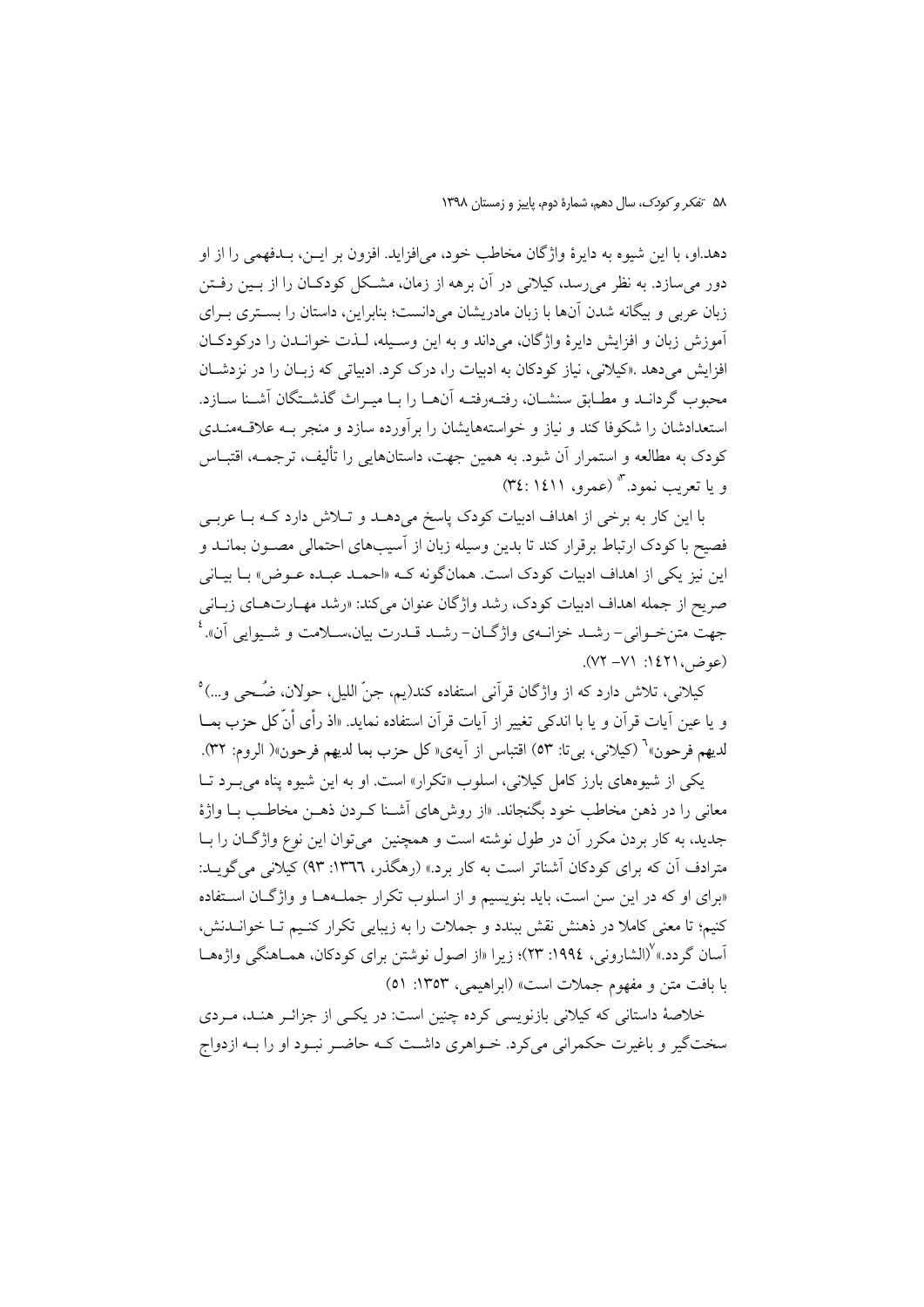احدی در بیاورد. در زمانی که برادر به جنگ می رود او با مردی به نام یقظان ازدواج مـی کنـد و از او باردار می شود و تصور خانواده این بود کـه پادشـاه در جنـگ کشـتهشـده اسـت و زمانی که خواهر متوجه می شود کـه بـرادرش بازگشــته، از تـرس جـان خــود، کــودک را در صندوقي قرار مي دهد و به أب مي سيارد. أب، كودك را به ســاحل جزيــره وقــواق مــي بــرد. کودک، گرسنه می شود و ناله می کند و در این هنگام، آهویی که بچهاش را عقابی ربوده بــود به تصور اینکه بچهٔ خودش است، به صندوق نزدیک میشود و در صندوق بـاز مـیشـود و اَهو، دلش به رحم مي اَيد و به كودك شير مي دهد و اينچنين، كودك در اَغــوش يــک اَهــو بزرگ می شود. او، با گذشت زمان و بر اساس نیاز و با بکارگیری خِـرد، بــه نتــایج شــگفت-انگیزی دست می یابد. با آشنایی با فردی بهنام «ابسال»، که بـا شـریعت آشـنایی داشـت و در بین انسانها، میزیست به این نتیجه رسیدند که ظاهر و باطن دین، با هـم تفـاوتی ندارنــد و آنچه به وسیلهی شهود قابل دست یافتن است به وسیله عقل نیز، قابل دریافت است.

كيلاني، اصل داستان را تغيير چنداني نميدهـد؛ بلكـه بــا حفــظ اثــر، أن را بازنويســي و سادهسازی میکند. اما آذریزدی، آنگونه که در مقدّمه کتاب بیان مـیدارد، ایــن کتــاب را، بــر اساس داستان «حی بن یقظان» ابن طفیل که اثری فلسفی است، نوشته است. او هـدفش را چنین بیان میکند: «قصد من این بود که با معرف<sub>عی</sub> سرچشـمه داسـتان، کــه بسـیار عمیـق و سنگین است، آن را بچهگانهتر بنویسم». ( آذریزدی، ۱۳۷۲: بدون صفحه)

آذریزدی، باتوجه به آگاهی که از مخاطب و ادبیات دارد، سعی دارد که جوهر داسـتان را حفظ نماید؛ اما فراخور سن مخاطب، آن را تغییر و اطلاعات مفیدی به خواننـده ارائــه مــی-کند. مخاطبین داستان، کودکان بین ۷ تا ۱۱ سال است. «در این دوره، هــوش کــودک نســبت به مرحله پیش بسیار منطقی و منظم است و او می تواند فکر خود را در بـاره اشـیاء متمرکـز کند و استدلال او شکل قیاسـی دارد». (شـعاری نـژاد،١٣٧٤: ٣٩٨). وی بـا توجـه بـه سـن مخاطبین خود، به خوبی میداند که کودک در این سن و سال از افسانه رویگردان است؛ در نتیجه مطابق نیاز مخاطب، حوادث داستان را بهگونهای پیش مےبورد کـه حقـایق زنــدگی را وانمود میکند. به همین جهت، با اصل داستان متفاوت است. او تــلاش دارد کــه عــلاوه بــر حـذف قســمتهــايي از داسـتان، كــه آن را مناسـب ايــن رده ســني نمــيبينــد، حــوادث و حجوانیشخصیتهایش را، به خـوبی شـرح و بسـط دهـد «در ابتـدای داسـتان چـون کـودک تحملش کم است؛ معمولاً نویسنده خیلی سـریع شخصـیتهـا را لـو مـیدهـد» (حجـوانی، ۱۳۸۱: ۲۹) تا برای مخاطبین، حوادث داستان محسوس و ملموس باشد و مخاطب بتواند بـا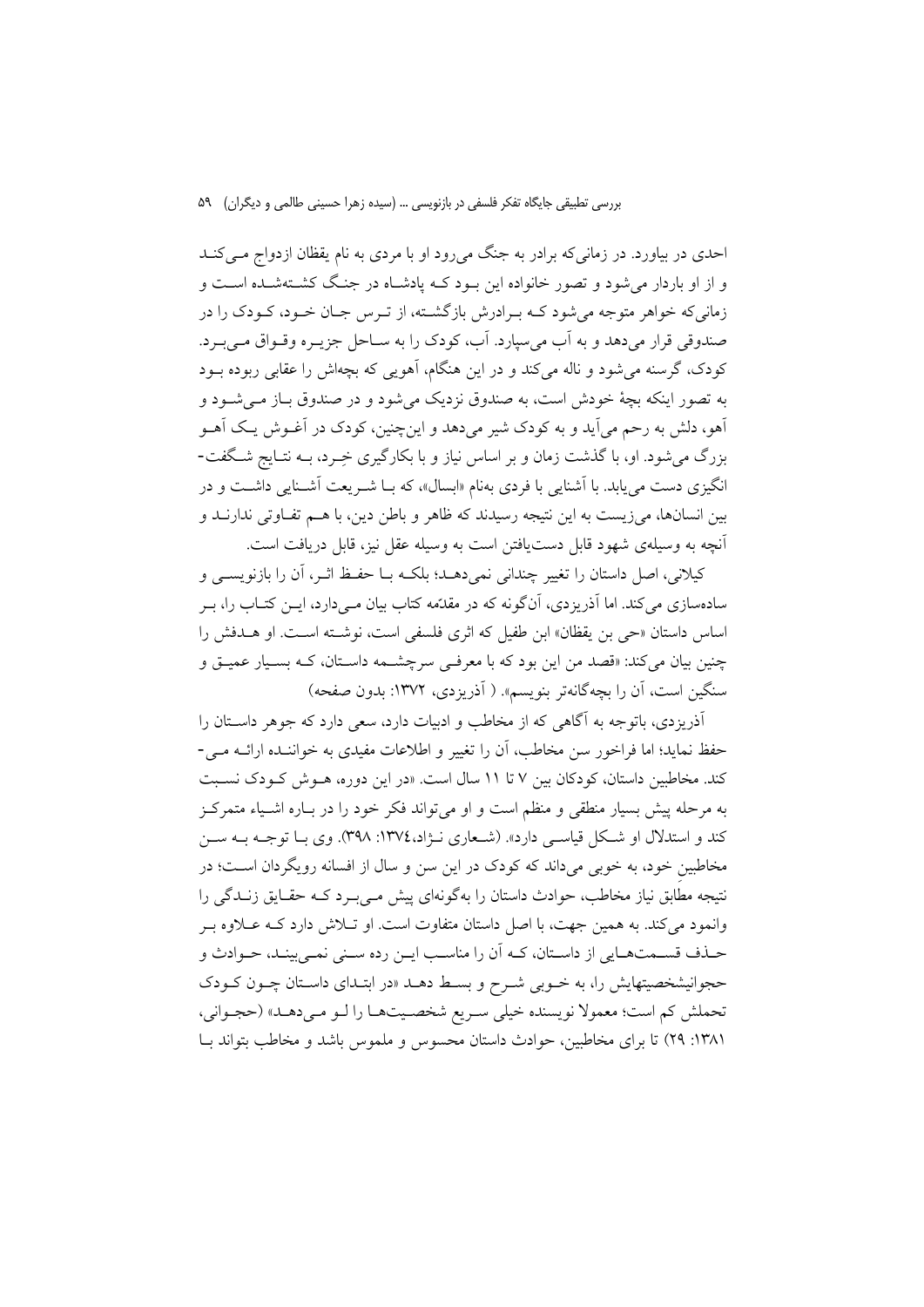آن همزاد پنداري کند و خو د را جاي قهرمان داستان قرار دهد و همچون قهرمان داسـتان، در صدد حل مسئله برآيد.

آذریزدی، داستان را تغییر می دهد و آن را با بیان سـفرهای دریـایی و مخـاطرات آن، بـه جلو مي راند. پس از آن، مخاطب با خانواده پنج نفره يقظان آشنا مي شود. داستان با مشــورت که بین چهار نفر صورت می گیرد، آغاز می شود. هر فرد، نظر خود را بیان می کند و در پایــان، يقظان با بيان استدلالهاي متقن، خانواده را متقاعد مي سازد تا در ايــن ســفر وي را همراهــي کنند. در طی راه، کشتی با طوفان مواجه می شود و همه، خود را به قایق نجات می رسانند بـه جز کودک.

اّب کودک را با خود، به ساحلی پرتاب میکند که هیچ انسانی در اَن زندگی نمـیکنـد و اّهو پی که بچهاش را از دست داده بود از او نگهداری می کند. داستان، مشحون از حــوادث و مشکلات است. نویسنده، عزم راسخ دارد که تمام مشکلات را به سرانجام نیکو برساند.

در شخصیتهای داستان کیلانی و آذریزدی از جنس مذکر و مونث استفاده شــده اســت. هرچند که جنس مونث در داستان کیلانی، فقط در ابتدا و بهصورت کمرنگ، طرح مــی شــود و به سرعت از صـحنه خــارج مــيگــردد، امــا اَذريــزدي در پايــان داســتان بــا وارد نمــودن شخصیت یک زن، داستان را به خوبی خاتمه می دهد.

از نظر ساختاری، زبان بهکار رفته در هر دو داستان، سالم و زبـان معیــار اســت و مطــابق اصول يذيرفته شده در زبان بكار گرفته شده است.

۲.۹ تحلیل داستان بر اساس مؤلفههای لییمن

لپیمن، برای بررسی یک داستانی که مطابق با تفکّر منطقی باشد، پانزده مشخصه مطـرح مـی-کند که باتوجه به روند داستان، این ویژگیها بررسی میشود. در هـر مؤلفـه، ابتـدا داسـتان کیلانی بهدلیل تقدّم زمانی مؤلّف و سپس داستان اَذریزدی بررسی می گردد.

مؤلفهٔ اول: پرسشگری و اصـرار و تـداوم بـران اسـت. آمـوزش پرسـيدن از طريــق پرسشهای مرتبط با موضوع.

کيلاني: «نمي دانـد کـه علـت آن چيسـت؟ ^\( کيلانـي، بـي تـا: ١٤) ايـن اولـين پرسـش بحثبرانگیزی است که کیلانی مطرح می نماید. تا چهارده صفحه اول داسـتان، پرسشــی کــه نیاز به مناقشه داشته باشد، وجود ندارد. این پرسش زمانی مطرح میشود که کـودک خـود را با سایر حیوانات جنگل مقایسه میکند و در مقام مقایسه این پرسش برایش پیش می[یــد کــه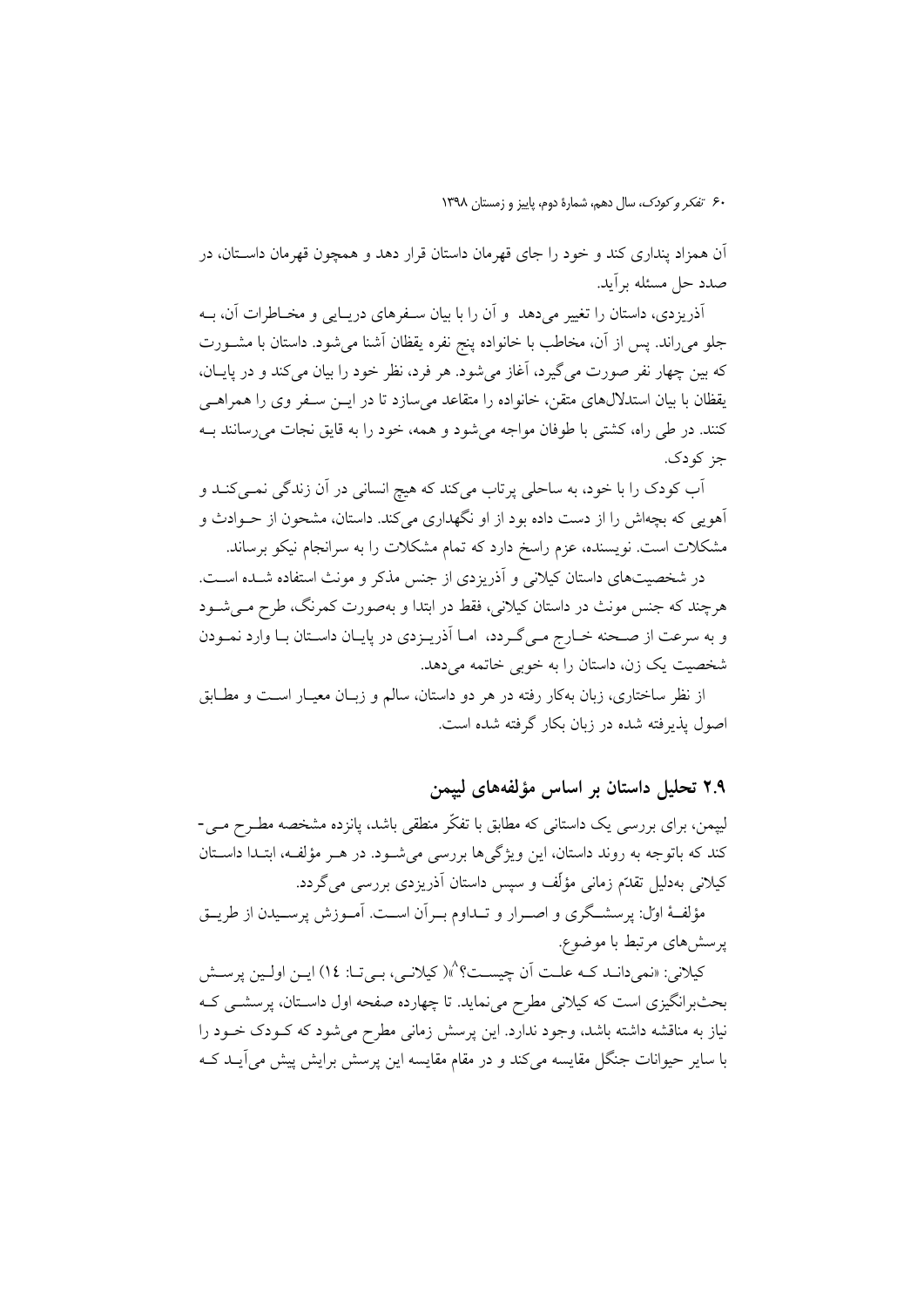چطور ممکن است سایر حیوانات وسیلهٔ دفاع از خود داشته باشند؟ چطور ممکـن اسـت در هنگام خطر اینگونه به سرعت از محل خطر دور شـوند؟ چطـور ممکـن اسـت کـه بــدن حیوانات با پشم،پر، مو و … پوشیده باشد اما او … ؟ قبل از طرح این پرستش رونـد داسـتان، بهصورت نقل است.

دومین پرسش، در صفحهٔ هیجده مطرح میشود. زمانیکه کودک، به هفـتسـالگی مـی-رسد و مادرش آهو می میرد و کودک در این قضیه بسیار اندیشه می کند

در آن هنگام، بهخاطرش رسید که بلایی که این آهوی نیکوکار و مهربان بدان مبتلا شـد. آن بلا، در عضوى يوشيده و دور از ديد مـا اسـت. و بـا چشــمان، آن را نمــي بيـنم. آن، مهمترين عضو در بدن اين آهو است و كسبي چـه مـي(دانـد؟! شــايد! آن ايجـاد كننـدهٔ زندگی است؟ شاید! آن تنها عاملی است که تمام این اعضـای ظـاهری را بـهحرکـت وا  $(\Lambda)$ می دار د؟  $(\Lambda)$  همان: ۱۸)

اَذریزدی، سرگشتگی اَدم را با پرسشهای مکـرر مطـرح مـیکنـد. روح پرسشـگری، در تمام داستان جاری است. وقتـی کـودک در جنگــل گــم مــیشــود، سرگشــتگی او نیــز بــا پرسشهای متعدد همراه است.وی، در پی یافتن هویّت خویش و پاسخ به پرسشهای خــود است. « چرا آهو سم دارد و او انگشت دارد؟»( آذریـزدی: ۱۳۷۲: ۱٦) « چطـور آهـو ایـن چيزها را نميفهمد» ( همان:١٧)«چرا أهو هيچوقت نمي خواهد از درخت بالا بـرود؟... چـرا هیچوقت توی اَن جنگل بزرگ نمیرود و مرا با خودش نمیبرد؟ چرا نمــیرود تــوی اَب و خودش را ترو تازه نمبے کنـد؟ چـرا…» (همـان:۱۷) کـودک ایـن داسـتان، بـا پرسشـگری و کنجکاوی و سماجت پی به آتش برد و گیاهان مختلف را شناخت و چگـونگی حفاظـت از خود را آموخت و… .کودک این داستان در پرسشگری و کاوشگری مصرٌ و مصــمم اســت و همین مسأله وی را به تفکّر وامیدارد. البته آذر یزدی، بعد از طرح هرپرسش ، برخی مواقــع، جواب أن را نيز بيان مي كند.« چرا اين أهو هيچ وقت نمي خواهد از درخت بالا برود؟ أهـان يادم آمد، آهو سم دارد و نميٍتواند.( همان: ١٧). مؤلفهٔ دوم: دريافت ارتباطها بين شاخههـاي گوناگون یک اندیشه

کیلانی: «بچهآهوهای هم سنوسال خود را میدید کــه شــاخ در آوردنــد، ایــن در حــالی است که قبلاً شاخ نداشتند. دویدنشان، سرعت گرفت. او هیچیک از ایــن توانــاییهـــا را در خود نمي ديد. مي انديشيد و نمي دانست كه علت چيست؟» <sup>١</sup> (كيلاني، بي تا : ١٤)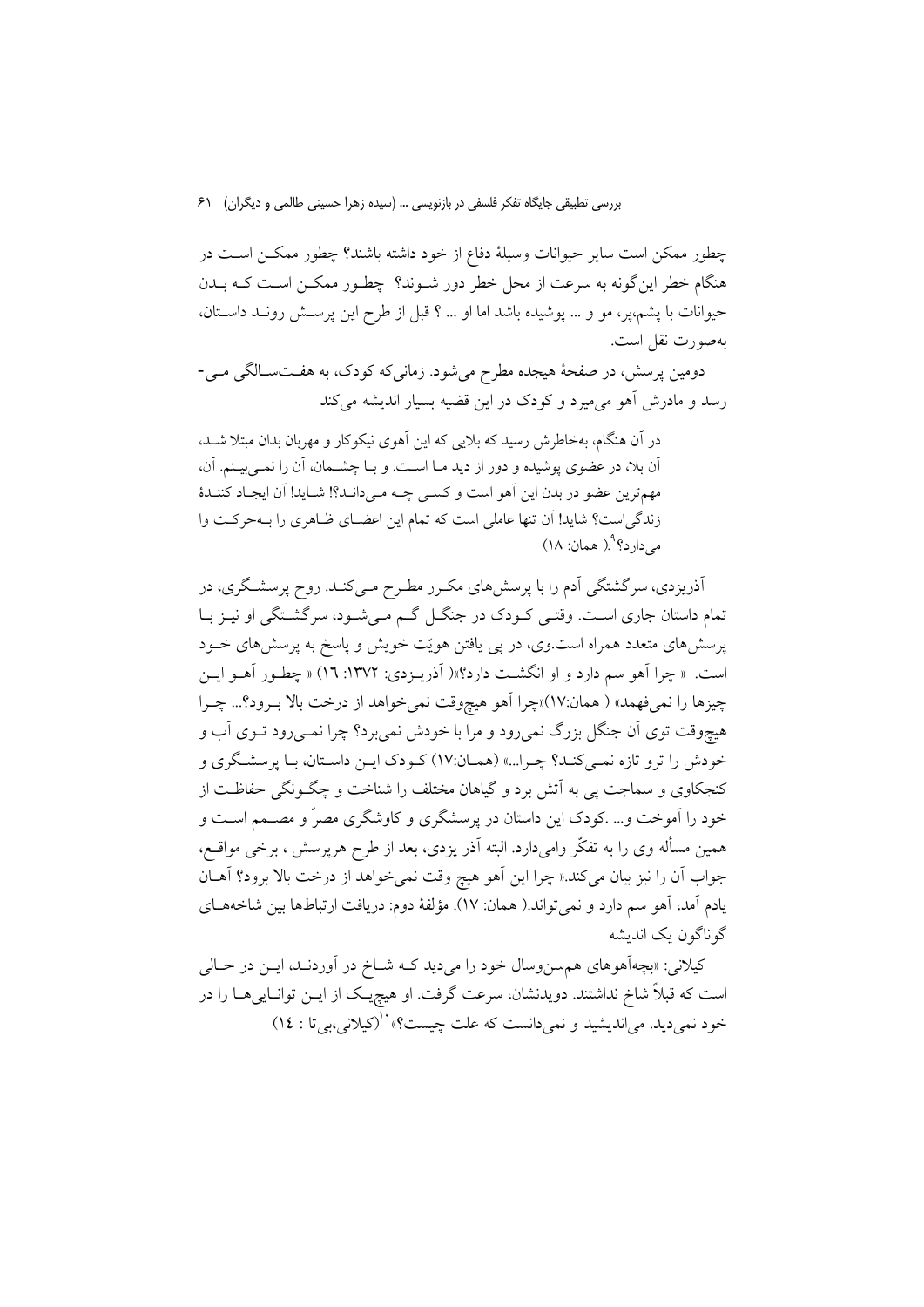کودک این داستان، خود را با حیوانات دیگر مقایسه میکند و همین مسئله او را به تفکّر وا میدارد. او، با مقایسه بین خودو دیگران، رفتهرفته، یی به تفاوتهای اساسی می برد.

أذريزدي: بچهٔ أدم، پنج ساله شد. او، خود را متفاوت مي ديد. و به نيروي دستش يــي بــرد. «اَهو سم دارد و شاخ داردو علف می خورد....خودم، از همهٔ اینها بهترم. آنها همه با دندانشـان چیزی را می گیرند ولی من با دستم خیلی کارها میتوانم بکنم.» (اَذریـزدی، ١٣٧٢: ٢١) ایـن کودک نیز با دریافت تفاوتهای اساسی بین خــود و دیگــران ، بــه تفــاوت مــاهوی خــود و سايرين پيميبرد.

> مؤلفهٔ پنجم: ارزشیابی ناسازگاری راهکار کيلانې:

دیگر از اینکه نقصش جبران شود و او کامل گردد، ناامید شدهبود. از برگ پهن درختـان، پوششی درست کرد. قسمتی از آن را به پشت و قسمتی را در جلو، قرار داد. برگها بـه او آویزان شدند. طولی نکشید که آن برگها، پژمرده و خشک شدند و ریختند و بـرگ-های دیگری را جایگزین کرد. <sup>۱٬</sup>(کیلانی، بی تا: ۱٤)

کودک، به هفت سالگی رسید اما به زعم خود، عیبش هنوز درمان نشــده بــود و شــاخ و سم و پوشش… نداشت؛ در نتیجه تصمیم گرفت که از برگ درختان بـرای خــودش پوشــش درست کند تا مانند سایر موجودات جنگل پوشیده باشد. امـا ایــن پوشــش پــس از چنــدی خشک می شد و می ریخت. و راهکار او با شکست مواجه می شد.

آذریزدی: در جای<sub>بی</sub>که کودک احساس سرما کرد و خواست خود را بپوشاند «مـدتی فکـر کرد.. باید پوست یک حیوان را بکنم و خودم بروم توی آن. اما این کـار هــم خیلــی مشــکل بود. یک حیوان بزرگ را چگونه بگیرد و پوستش را چگونه در بیـاورد؟» (اَذریـزدی، ۱۳۷۲: ٣٣) كودك اين داستان، در ذهن خود، راهكارها را ارزيابي مي كند و قبل از انجام هر كـاري، به ارزیابی آن میپردازد.

> مؤلفهٔ ششم: اَموزش تعمیم دادن، از نمونههای جزئی به کلی رسیدن (استقراء) كيلانى:

از شاخههای درخت عصایی درست کرد. اطرافش را تراشید. آن راصاف کـرد. کجـی-های آن را ازبین برد و با آن حیوانات وحشی را میراند و از ضعیفان حمایت می کرد و با حیوانات قدرتمند مبارزه می کرد. این موفقیت، اطمینان و امیـدی را در او بــهوجــود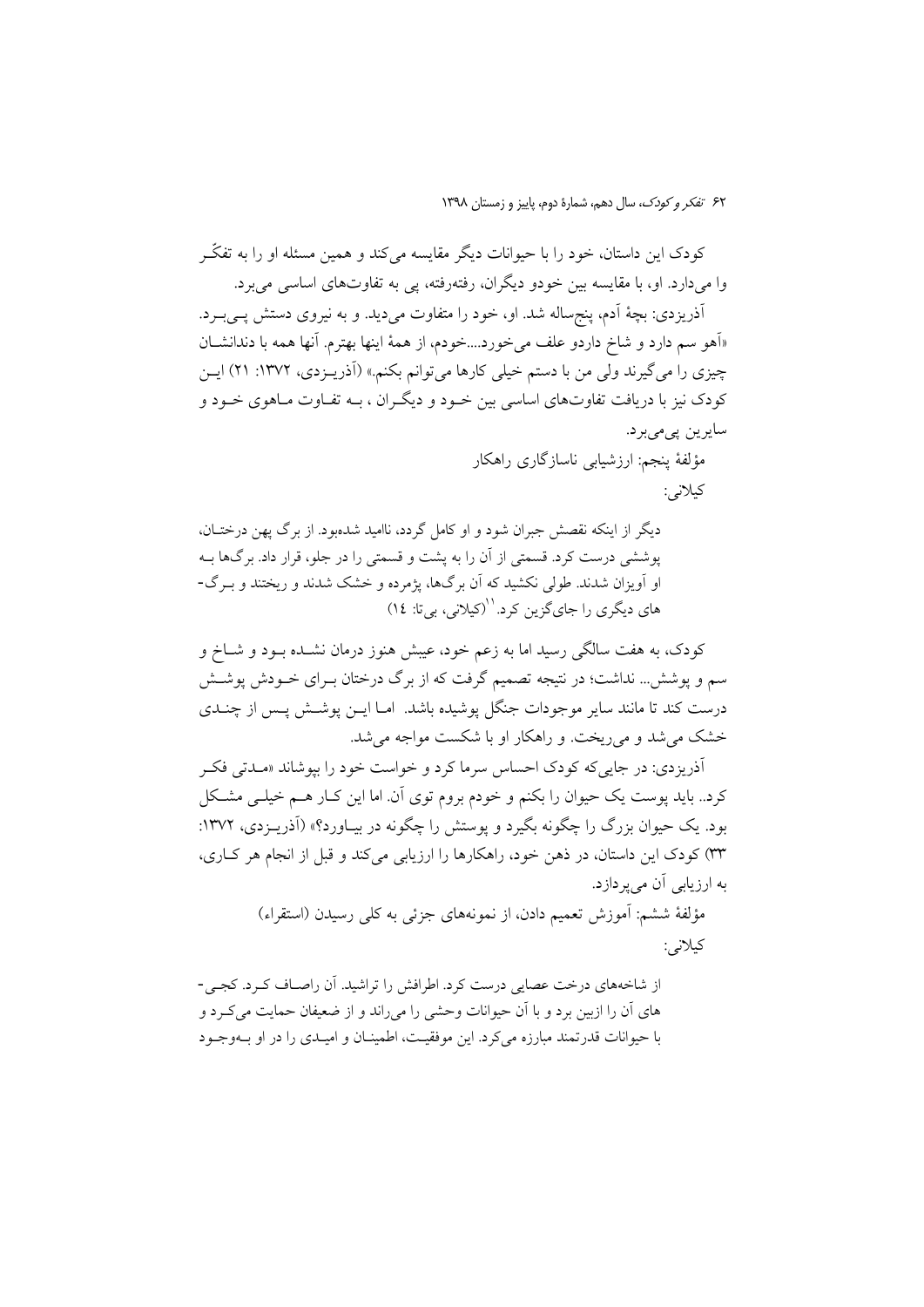آورد. ارزش او در نزد خودش زیاد گشت و فهمید که دستش، برتری زیادی ببر دست سایر حیوانات دارد.<sup>۱۲</sup> (کیلانی، بی تا: ۱٤)

کودک، پی به ارزش و فضل دست خود می برد؛ اما چگونه؟ او، با عملکرد دست خــود اعتماد به نفس پیدا می کند و به برتری دستش رهنمون می شود.

اَذر يزدي: کودک، يې مې برد که مدفوع اَدم و حيوان فرق مـي کنـد و او از جـزء بــه يـک حکم کلی می رسد. «کم کم یک چیز دیگر را فهمید که آهو، در غار پشکل مبی کنـد و بــوی آن بد نیست؛ اما مال خودش، بد است. این بود... دیگر هـر وقـت کـاری داشـت مـی رفـت بيرون.» (آذريز دي، ١٣٧٢: ١٧)

> مؤلفهٔ هفتم: شناسایی فرضیههای زیر بنایی كيلانى:

تمایل داشت که دُم حیوانی را بکند و به خود، آویزان کند.... امـا «ابـن یقظـان» دیــد کــه حيوانات زنده، از لاشهٔ حيوانات مرده، فرار مي كنند؛ بنابرايــن تمايــل خــودش را ناديــده گرفت. در یکی از روزها، عقابی مرده دید. فرصت را برای انجـام خواسـتهاش غنیمـت شمرد؛ زیرا حیوانات از عقاب فرار نمی کننـد . پـس جلـو رفـت و دو بـال و دمـش را بهطور سالم، جدا کرد و با آن، برای خود، پوشش، وسیلهٔ گرمایی و همچنـین وسـیلهای براي ترساندن ساير موجودات، ساخت؛ تا ساير حيوانات بـا او دعــوا نكننــد. ١٣(كيلانــي، بے تا: ١٥)

کودک این داستان، نمی تواند با کسبی گفتگ و کنـد و خواسـتههـای خـود را بيـان کنـد. می خواهد گو نهای باشد که حیوانات دیگر، از او حساب ببرنــد و در عــین حــال از او متنفــر نباشند و از طرف دیگر، از پژمرده شدن و ریختن برگهای آویخته به خـود ناراحـت اسـت در نتیجه تصمیم میگیرد که دم حیوانات مرده را به خود آویـزان کنـد (فرضـیهی اول)؛ امـا می بیند که سایر حیوانات از مرده حیوان متنفرند و از آن می گریزنــد، پــس ایــن کــار را کنــار می گذارد و به سراغ عقابی مرده می رود و دو بال و دمش را بهطور سالم از عقاب جدا مـی-کند و به خود اَویزان می نماید. (فرضیهی دوم) می بیند که با اَن، علاوه بــر یوشــش مناســب، هست و هیمنهای در دل سایر حیوانات ایجاد نموده است.

أذریزدی: بچهٔ أدم به تقلید از سگ، کبوتری را گرفت و سرش را کند. دید که خــونی بــه مانند خون او می جهد. پس او نیز به مانند خودش درد می کشد. (فرضیهی اول) کبوتر دیگـر فرار نکرد (فرضیهی دوم) «معلوم شد که حیوانات تا وقتبی بدنشـان درسـت اسـت و سـالم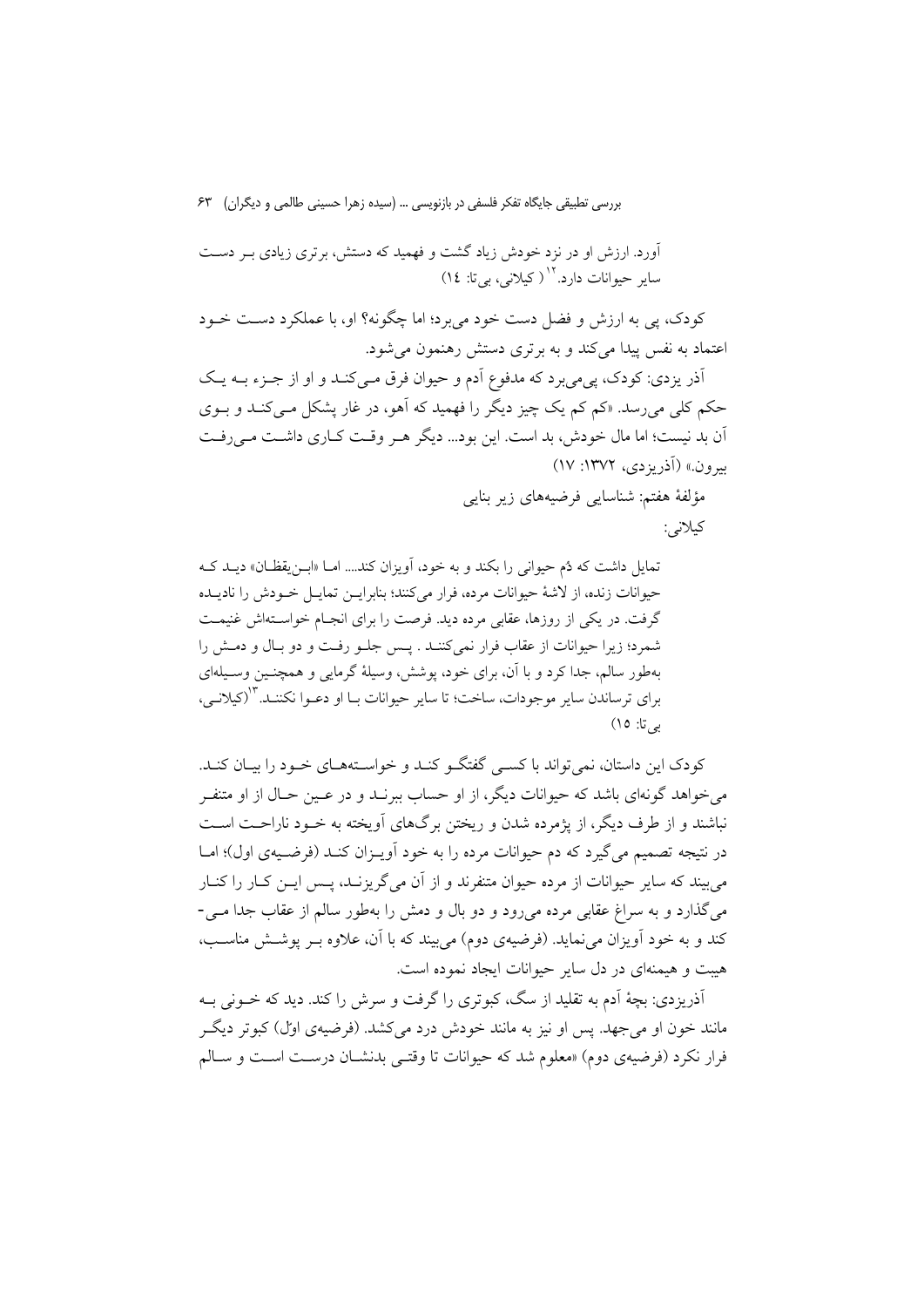است فرار می کنند و صدا دارند و او هم باید سعی کنـد کــه خــودش و آهــو همیشــه ســالم باشند. (آذریزدی، ۱۳۷۲: ۲۲) مؤلفهى هشتم: استنتاج از گفتوگوها و رفتارها. کيلاني:

او میدید که هر گاه، چشمانش را می بندد یا با چیزی آن را می پوشاند، دیگر نمبی توانـد اطرافش را ببیند تـا اینکـه آن مـانع را بـر دارد. همچنـین ، هنگـامیکـه انگشـتش را در گوشش فرو می کند، چیزی نمی شنود تـا اینکـه انگشــتش را خــارج کنــد. و هرگــاه بــا دستش بینیش را میگیرد، نمیتواند چیزی را ببویـد تـا اینکـه آن مـانع را بـردارد؛ پـس فهمید که تمام بی تحرکی این آهو، شاید بخاطر مـانعی باشـد کـه در سـر راهـش قـرار گرفته است و نمی گذارد که او به کارهایش ادامه دهد. و هرگاه بتواند به سرچشـمهٔ ایــن مانع دست یابد، و آن مانع را حذف کند، آهو به حالت اولش برمی گردد و قادر به تــلاش و حرکت و انجام انواع کارها می شود. <sup>۱۶</sup>(کیلانی، ب<u>ی</u> تا: ۱۸).

آهو، بيمار شد و رفته رفته اعضاء و جوارحش از كار افتاد و مُرد. فرزند آدم، نگـران شــد و فریاد بر آورد و هر کاری کرد، نتوانسـت او را بــه حالـت اول خــود بر گردانــد. فهمیــد کــه مشکلی برای او پیش آمده؛ دستش را داخل گوشش کرد؛ دید که چیزی نمــیشــنود.( رفتــار اول) داخل بینیش کرد؛ چیزی نمی بوید.(رفتار دوم)چشمانش را برهم گذاشـت؛ فهمیـد کـه چیزی نمی بیند.( رفتار سوم) و از تمام این رفتارها، نتیجه گرفت که بـرای آهــو مــانعی قــرار گرفته است که او را از ادامه کارش باز داشته است.( نتیجهگیری کلی از رفتارها).

آذریزدی: زمانی که آهو مریض شد، طلب آب کرد. کودک، یا استفاده ازماجراهایی کـه در طول این مدت برایش اتفاق افتاد به یک نتیجهگیری منطقی رسید. «اما آب چطـور؟... قــدری فکر کرد و یادش اَمد که وقتی باران اَمده بود، قدری اَب توی یوست کدو جمع شدهبــود و یوست کدو را می شود به خانه آورد.» (آذریزدی، ۱۳۷۲: ۲۲)

مؤلفهي نهم: مستدل كردن (دليل أوردن) عقايد و تصميمات اتخاذ شده.

کیلانی: «عضوی که اَسیب دید، سینهٔ اَهو است؛ پس تصمیم گرفت، اَن را سـوراخ کنــد و درد را جســـتجوكند؛ شـــايد بتوانـــد آن را بيابـــد و بيمـــاري را ببينـــد و آن را از بـــين ببرد.»<sup>0(</sup>(کیلانی، بی تا: ۱۹)

کودک، به این نتیجه رسید که سینه، مهمترین مرکـز اسـت. او پــس از جســتجو و تفکّـر فراوان به این نتیجه رسید که تنها مرکزی که پس از مرگ حیوانات خالی می مانــد ران، ســینه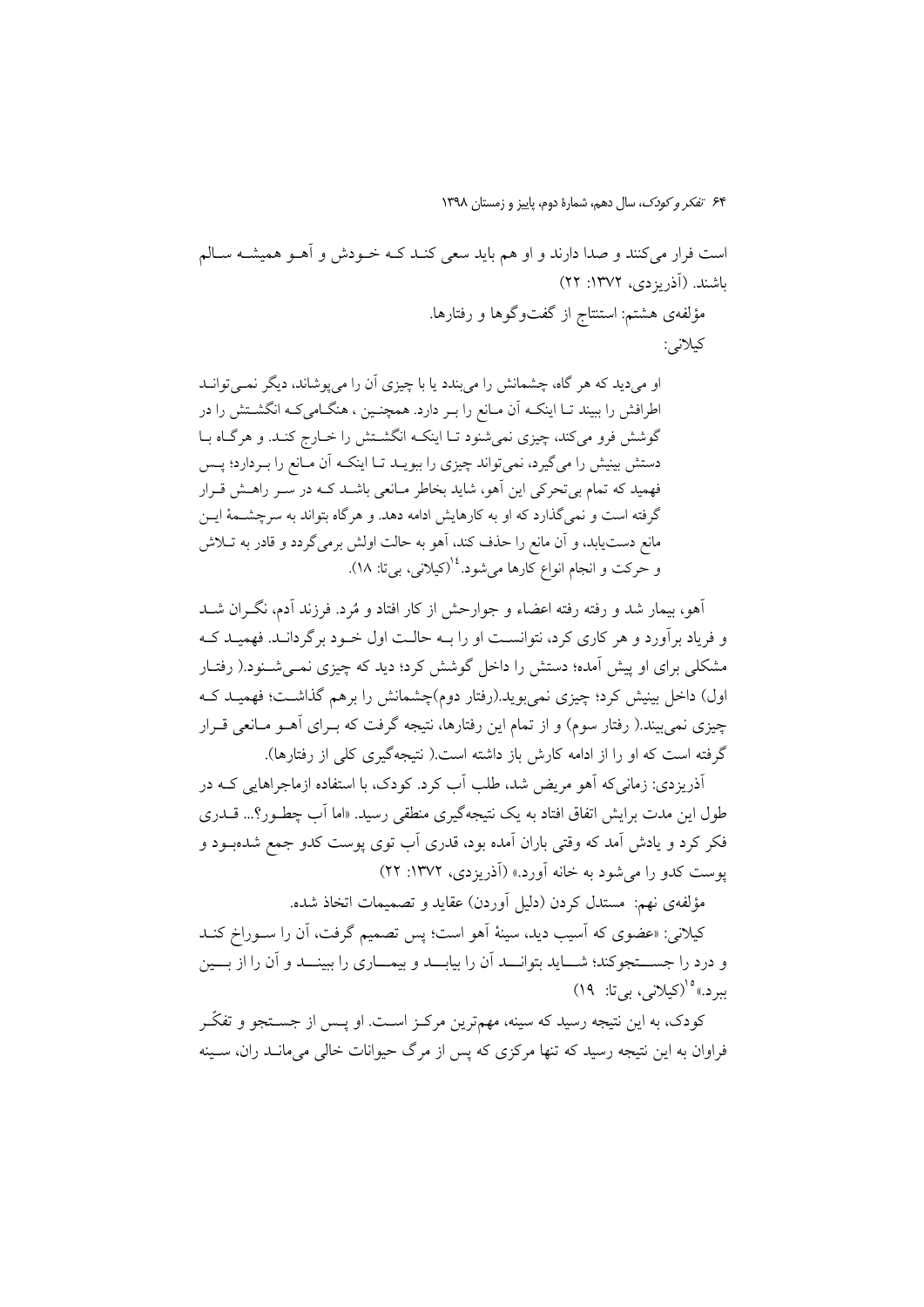و شکم است(دلیل اول) و غریزه او را به این مساله راهنمایی کرد کـه مرکـز و وسـط، اصـل است.( دلیل دومّ) او به سایر اعضاء خود مراجعه می کرد و می دید که می تواند بیدون دست و یا و گوش و بینی و… روزگار بگذراند اما بدون سینه و قلب، چنـینچیـزی امکــانLیـذیر نیست.( دلیل سوّم) و همچنین میدید که در هنگام رویارویی با حیوانات و مبـارزه بــا آنــان، بیش از هر چیزی مراقب قلب خود است.( دلیل چهارم) بنابراین، یقین نمود که مرکـز مـرگ و هستی، قلب است. و اَن عضوی که اَسیب دیده و باعث مرگ اَهوی مهربـان شــده، قلــب است. (نظر نهایی با توجه به دلایل مطروحه).

اَذریزدی: وقتی یقظان دید که راهی برای نجات بچهٔ کوچکش باقی نمانده، با یک تفکّر منطقی قضیه را خاتمه داد.

يقظان فكر كرد خودِ قايق هم در خطر است( دليـل اول) و نجـات سـه نفـر واجـبتـر است.( دلیل دوم) در آخرین لحظه که دید دسترسی به گهواره ندارد( دلیل سوم) گفت: خدایا بچهام را به تو سپردم، اورا به ما برگردان، خودت حفظش کـن.( تصـمیم نهـایی) (آذریزدی)، ۱۳۷۲: ۱۲)

مؤلفهى دهم: توضيح اصطلاحات و يرهيز از ايهام و تمايز تأملات مرتبط و تأملات غيــر مرتبط.

کیلانی، در سرتاسر داستان مصرٌ است که هیچ واژهٔ ناآشنایی را بهکار نگیـرد، او یابــهیــای مخاطب است و هر واژهٔ نااًشنا را توضیح و تبیین مـیکنـد. «وحثـا علیـه التـراب ( واژهی نــا آشنا)(رفعه بيده وأهاله، أعني :رماه عليه)» `` (كيلاني، بي تا: ٢٤) «كيف يــواري( وإژهي ناآشــنا) (کيف يخفي)» `` ( همان: ٢٣) همانگونه که ملاحظه مي شود واژگان در داخل پرانتز توضـيح داده میشود تا مخاطب ارتباطش با متن قطع نشود.

آذریزدی، از همان ابتدای داستان تلاش دارد که واژگـان را بیاموزانـد. واژه «دل دریـایی» کلمهای است که نیاز به توضیح بیشتر دارد «همان دل<sub>ی</sub> است کـه مـا بایـد داشـته باشـیم. دل دریایی از خطر دریا باکی ندارد.» (آذریزدی، ۱۳۷۲: ۷).

> مؤلفهي يازدهم: يادگيري اهميّت مطابقت باور، نگرش و عمل كيلانى:

یس روشن گردید که هر یک از حیوانات- هرچند که اعضـاء و حـواس و کارهایشــان متنوع و متعدد باشد–با آن روح، یکی می شوند؛ آن روحیکه در هرموجود زندهای پیـدا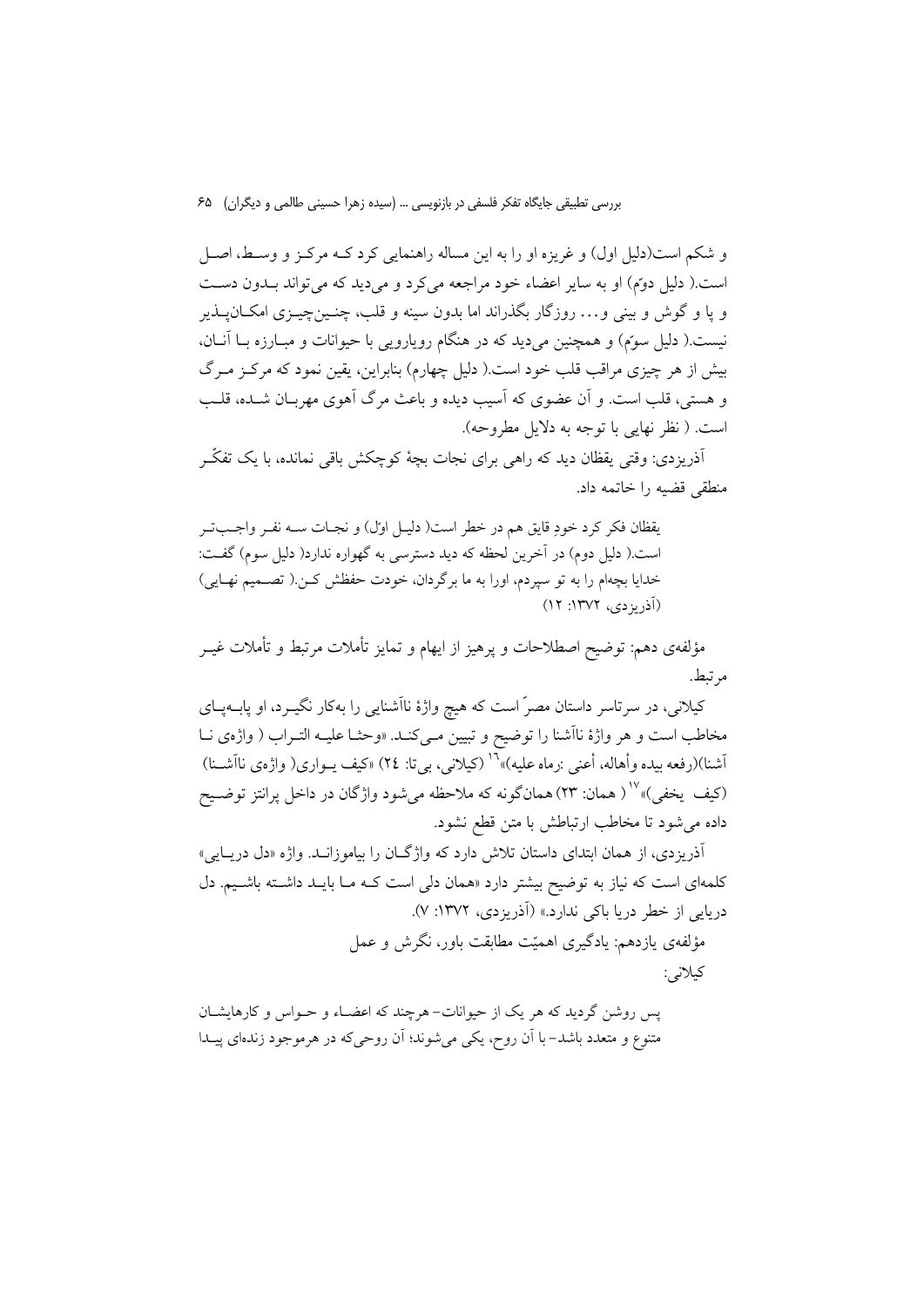می شود. و معتقد شد که منبع این روح از یکجـا اسـت. و تقسـیم آن در سـایر اعضـاء بدن، برخاسته از آن اسـت. تمـام اعضـاء بـدن بـا تفـاوت در رفتـار، شـكل، ارزش، در خدمت این روح هستند و خواستههای آن را برآورده میکننـد و اراده و خواسـت آن را عملي مي کنند. `` ( کيلاني، بي تا: ٣٠)

كودك، برخي از حيوانات را مي گرفت و آنهــا را دو نــيم مــي كــرد. و بــه قلــب حيــوان می رسید به سمت چپ می نگریست و آن مرکز خالی را پر از هوای بخاری، شـبیه ابـر مـی-دید. انگشتش را داخل آن سوراخ می کرد، انگشتش از گرمـا نزدیـک بـود کـه بسـوزد و آن حیوان بلافاصله می۵٫د.( ارتباط منطقی، بین مرگ و آسیب رساندن به یک عضو) او به ایــن نتیجه رسید که، آن بخار، چیزی است که ایــن حیــوان را بــه حرکــت در مــی آورد.( ارتبــاط منطقی، بین حیات و بخار متصاعد از عضو). او، مشتاقتر شد: چگونه زنــدگی از ایــن بخــار گرم ادامه می پابد؟ این بخار، چگونه باقی میماند؟ حیوان، این بخار را از کجا دریافت مـی-کند؟ چگونه حرارت آن، خاموش نمی شود؟ و چرا خاموش نمبی گـردد؟( آمـوزش ارتبـاط منطقی عقاید و افکار با پرسش های مکرّر). این پرسش ها، در ذهنش خلجان می کرد و انــواع حیوانات زنده و مرده را کالبد شکافی میکرد؛ تـا شـاید بـه راز زنـدگی، پـی ببـرد. بـرایش مشخص گردید که: منشأ همـهٔ حرکـتهـا و حیـات، یـک روح اسـت کـه در کالبـد تمـام موجودات زنده با اختلاف شکلها و عملکردها، ساری و جاری است.( تثبیت عقیده).

اَذریزدی: بچهٔ اَدم، از حمله سگ میترسید و از طرفی دیگر، در غار تنهـا بــود بــا خــود اندیشید: اگر شبانگاه حمله کند و او خواب باشد، چه خواهد شد؟( طرح مشکل) فکر کرد

سگ هم مثل من است، از ته غار نمی آید. از سقف هم نمیآید. و از دیوار سـنگی هــم نمی آید.( بررسی فرضیهی مکانهای احتمالی حملهی سگ و ارتباط منطقـی بـین عــدم حمله از اماكن احتمالي) فقط از دهانه غار مي آيد. اگر دَم دهانه غـار، هـم تـا بـالا چنـد سنگ روی هم بگذارم،( رفتار منطقی) دیگر نمی تواند بیایـد و تـا بخواهـد سـنگهـا را بردارد، بیدار میشوم و او را میزنم. ( حل مشکل با سوالات مکـرر و ارتبـاط منطقـی )  $(T : 1TVY, c_2)$  (آذر بزدی)

مؤلفهٔ دوازدهم : تمییز دادن حقیقت عینی از حقایق محض(آرمانی و عینی) کیلانی: «پس زمانی که ابن یقظان، حالات مردم را دید، فهمیـد کــه بیشــتر آنهــا، حیــوانی غير ناطق هستند.<sup>14</sup> »(كيلاني،پي تا:٥٤)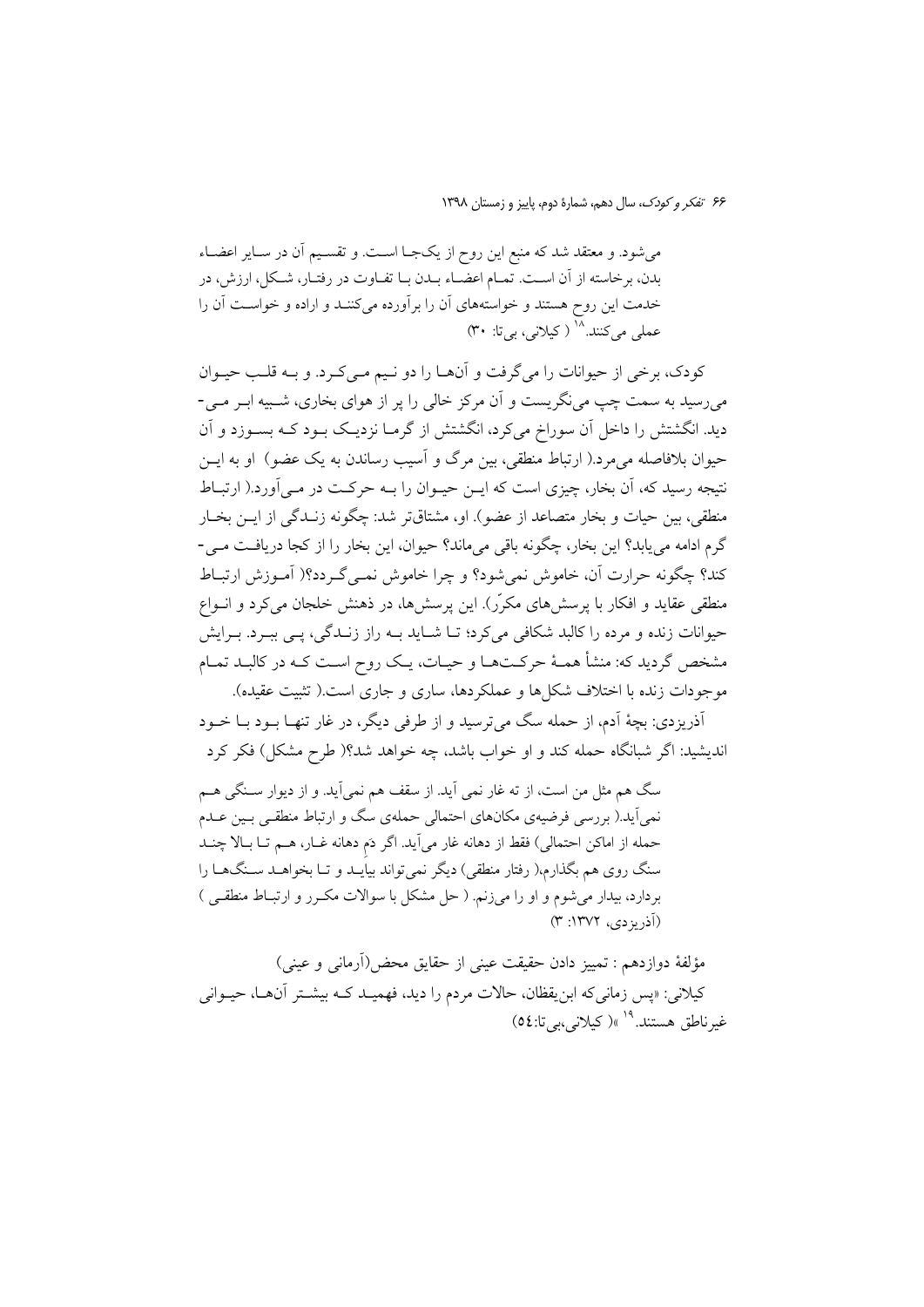ابن يقظان، زماني كه بين مردم آمد، ديد كه مـردم، بيشــتر عمـر خــود را بــه مــال|نــدوزي مي گذرانند( حقيقت عيني) و از حقيقت آفـرينش خــود غافــل هســتند( حقيقــت آرمــاني) و فهميد كه اكثر مردم همچون حيواني غير ناطق هستند.( حقيقت عيني)

مؤلفهی سیزدهم: یادگیری انتقادکردن و تغییر عقیده در مواجهه با انتقاد کــه در نتیجــهٔ اَن یک مفهوم سالم از خود و احترام به دیگران ایجاد شود.

کيلاني: «ايمان و يقين «اسال» افزايش يافت. چشم قلبش گشوده شد. نــور معرفــت در او شعلهور شد. هر مشکلی در دین یا ابهام و غموضی که احساس میکـرد، ابـن یقظـان آن را حل مي كرد. و اين باعث شدهبود كه به ابن يقظان به ديده احترام بنگـرد. ``» (كيلانـي، بـي تــا:  $(5V)$ 

ابن يقظان، با شخصيتي به نام «اسال» آشنا مي شود. او، ژرفنگر در دين است و خواهـان این است که به اسرار و دقایق پنهان دین پی ببرد. او، به عزلت و گوشهنشینی تمایـل داشــت و موفقیت وسلامت خود را، در آن میدید؛ بههمین جهت، بــه ســوی جزیــره آمــد. بعــد از اینکه با او بهصورت تصادفی برخورد نمود، اسال تصمیم گرفت که با اشاره بــه اشــیاء بــه او تكلم را ياد دهد. كمكم ابن يقظان ينجاه ساله، تكلم را آموخت. و حقـايقى را كــه طــى ايــن ينجاه سال به آن دست یافت، برايش تبيين نمود.( تعليم آموزهها) اسال به عظمت و بزرگــي و دید وسیع او پی برد. ایمانش زیاد شد( تغییر عقیده ) ومسـألهای در دیــن نمانــده بــود مگــر اینکه ابن یقظان به آن پاسخ میگفت. به این شکل در دیدگاهش اعتدال ایجاد شد و به ابـن يقظان به ديدهي احترام، مي نگريست.(احترام به عقايد ديگري و پذيرش آن).

آذریزدی: بچهٔ آدم از نگاه تند آهو فهمیده بود که نباید صدای واق واق در بیـاورد یعنـی نگاه تند اَهو به منزلهٔ «نقد سازنده» تلقی میگردد و این کار باعث می شود تا او از کـار خـود دست بردارد و به عقیده آهو احترام بگذارد «این را فهمیده سود کـه آهــو از واق واق سدش مي آيد، واق واق يعني من با تو بد هستم.» (آذريزدي، ١٣٧٢ : ٢٠) مؤلفهٔ چهاردهم: فهمیدن و فهماندن آنچه در ذهن است.

کيلانې:

زماني كه «اسال» متوجه شد كه ابن يقظان نمي توانيد سيخن بگوييد، آميوزش او را آغياز کرد. ابتدا موجوداتی را که قابل دیدن بودند، به او نشان میداد و اسمشان را می گفت و با اشاره، به او سخن گفتن را آموخت؛ تا اینکـه تمـامی اسـمهـا را بـه او آمـوزش داد. و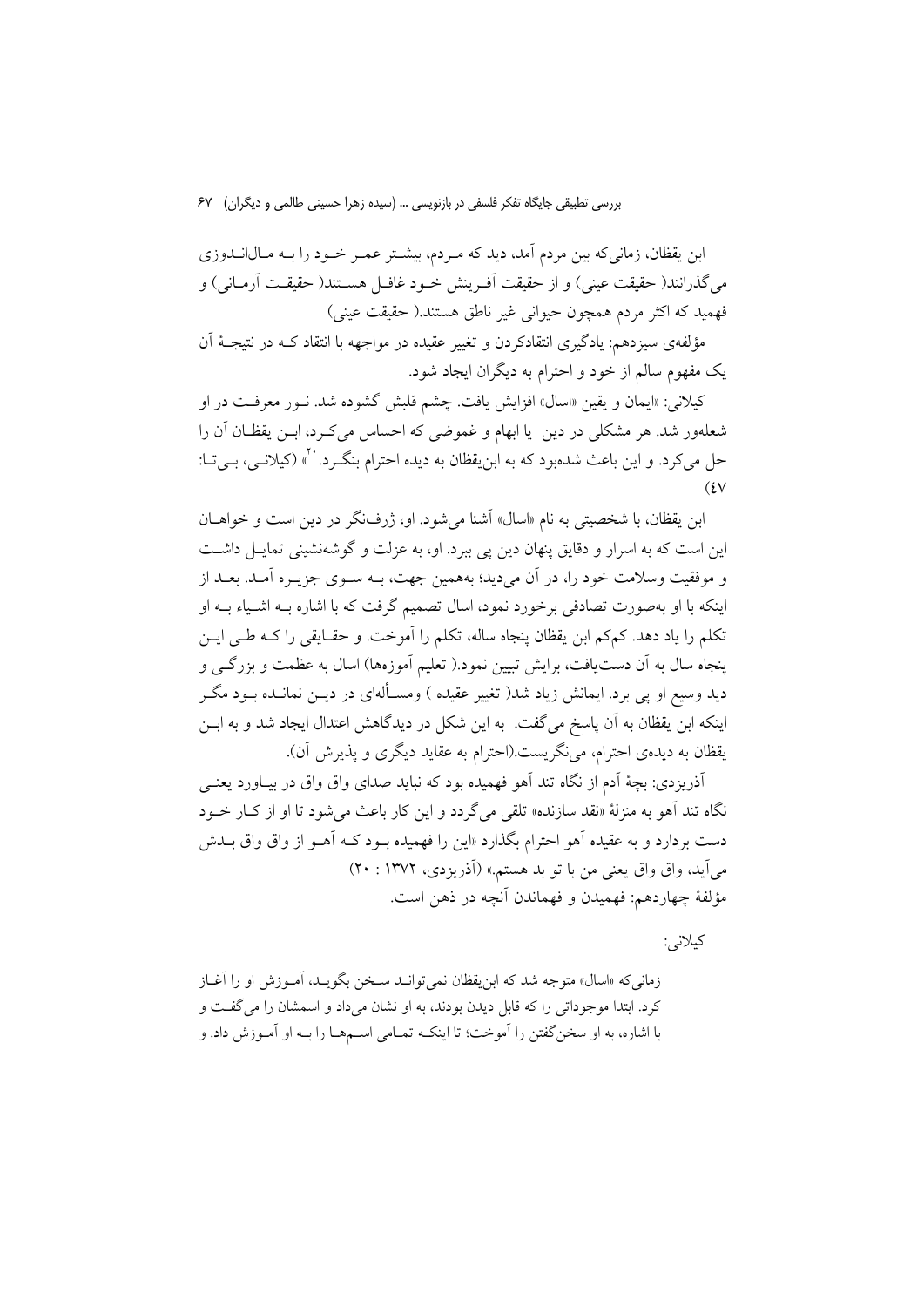زمانی که آن کار انجام گرفت، چیزی نگذشت که رفتهرفته، در کوتاهترین زمـان، شـروع به سخن کرد.<sup>۲۱</sup> (کیلانی، بی تا: ٤٧)

اسال، وقتی متوجه شد که ابن یقظان سخن گفتن نمیداند، شروع بـه آمـوزش او نمـود. به اشياء اشاره مي كرد و نام آنها را مي گفت( فهميـدن و فهمانـدن آنچــه در ذهــن اسـت)، يقظان نيز أن را تكرار ميكرد تا أنكه توانست سخن گفتن را به او بياموزد.( يذيرش تعليم)

۔<br>اَذریزدی: در جایے که سگ کبوتر را شکار می کند و با دهانش سر کبـوتر را مــی کنــد، در اين حالت عكس|لعمل بچهٔ أدم چنين است: «بچهٔ أدم أمد شــاخ أهــو را كشــيد و او را أورد دم غار و با دست سگ و کبوتر را نشان داد.( فهماندن آنچه در ذهن است) می خواسـت بـه او بفهماند که ببین، کبوتر را هم می خورند» (آذریزدی، ۱۳۷۲: ۲۱) طبیعی است کـه در ایــن داستان به جهت اينكه آهو، نمي تواند حرف بزند، به شيوهٔ عملي، مطالب خود را مي فهماند.

## ۱۰. نتیجهگیری

داستانی که کیلانی و آذریزدی آن را بازنویسی نمودند، با شفافسازی مطالب، قصـد القـاء اندیشه دارند و بیشتر به هدف تعلیم دانش، نوشته شـده و کـودک بـا خوانـدن ایـن کتـاب، اطلاعات بسیاری کسب میکند. کودک، در جای جای داستان خود را همــزاد قهرمــان مــی-پندارد و همراه او گام برمیدارد و نویسنده، هر مشکلی را که مطرح میکند، گـره از مشـکل مي گشايد و لازم نيست مخاطب انديشهٔ خود را بهكـار ببنــدد؛ در نتيجــه، صـبغهٔ تعليمــي اَن کاملا هویدا است و مجالی برای اندیشه کردن باقی نمیماند؛ درحالی کـه در زنـدگی واقعـی انسانها، مقاطعي وجود دارد كه مشكلات أن لاينحل است. لازم است كـودك بـا زنــدگي واقعی خود آشنا شود. طعم شکست را در داستان بچشد و راه مبارزه با آن را یاد بگیـرد؛ امــا این داستان با ورود مستقیم در بیان روایت، از تفکّر انتقادی فاصله گرفته است. ایــن داســتان، حوادث متعددی را دنبال میکند. و هر حادثه، بهانهای برای نویسنده است تـا او را بــا یــک مفهوم از مفاهیم پذیرفته شده در جامعه آشنا سازد و تقریباً تمام جریانــات در همــین محــور دور مي زند. زير ساخت اين داستان و همچنين بازنويسي آن براي «فلسيفه بــا كودكــان» كــه طرح مسائل فلسفی با بیانی ساده است ، مناسب است؛ در فلسفه با کودکان نیازی بــه برنامــه درسی مدون نیست و از مطالب موجود می توان به خوبی استفاده کـرد. و ایــن داسـتان زیــر ساخت فلسفی دارد و مربی و معلم می تواند از آن در جهت ارتقاء اندیشیدن به بهترین وجـه استفاده کند. افزون بر اینکه از دیدگاه بزرگـان فلسـفه بـا کودکـان، بـرای سـؤالات فلسـفی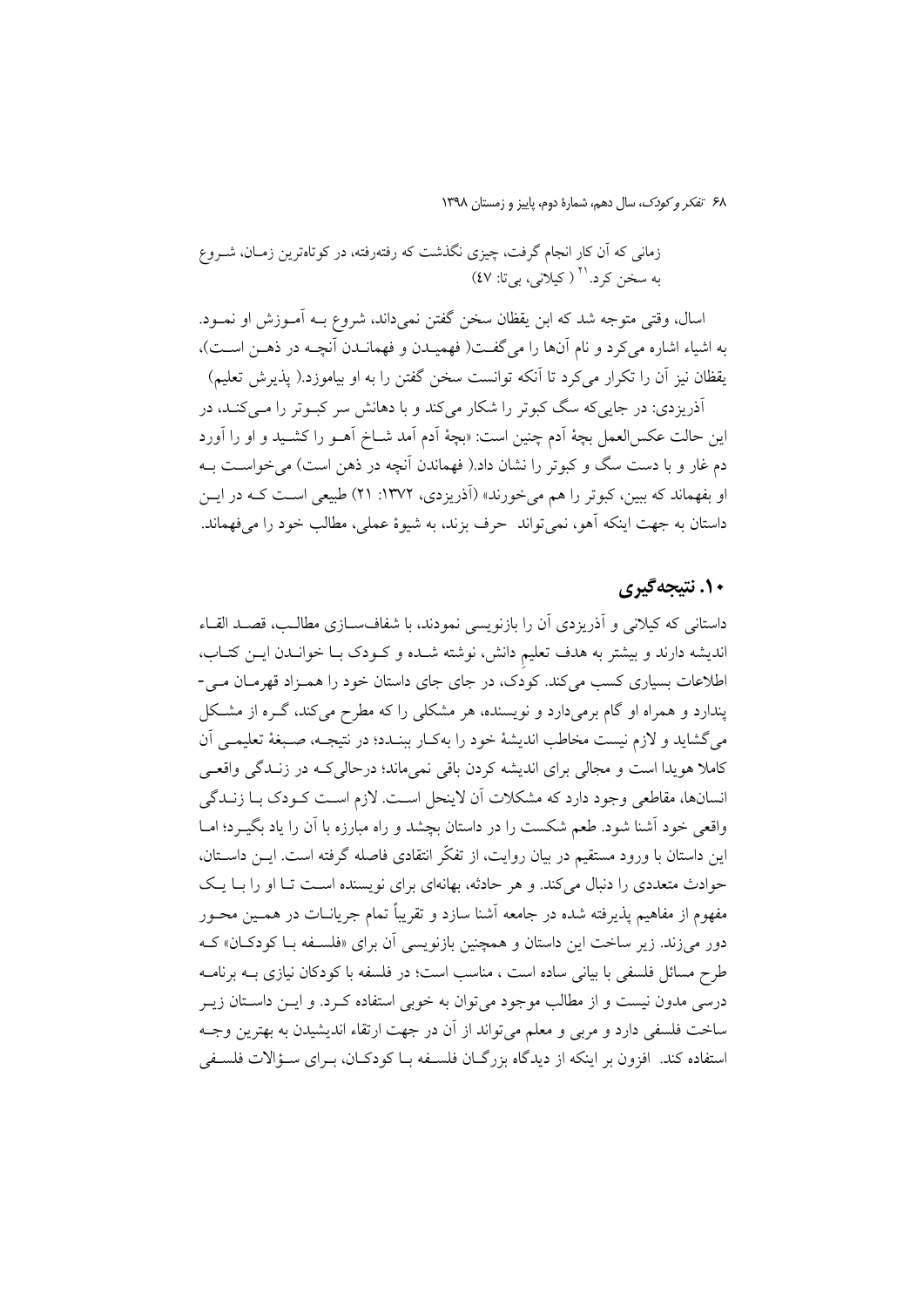جوابهاي زيادي وجود دارد. در حاليكه از ديدگاه ليـيمن، جـوابي بـراي سـؤالات فلسـفي وجود ندارد. و این داستان از آنجائیکه سؤال مطرح میکند و پاسخ آن را نیـز بیـان مـیکنـد برای فلسفه با کودکان مناسبتر است. نه برای«فلسفه برای کودکان»؛ یا همان «فبک». زیــرا در « فلسفه برای کودکان، پاسخ وجود ندارد و کودک در تحیّر رها میشود تا خــود بیندیشــد و به نتيجه بوسد.

اگرچه مؤلفههای مطرح شده از سوی لییمن، تا حد بسیار زیادی، در ایــن بــاز نوشــتههــا مطرح شده است؛ اما روح تحیّر و جستجو و به چالش کشیدن، که روح اصلی نظریه لیـپمن است، در آنها کمتر مشاهده می شود و در واقع نویسنده، در پشت سراسـر داسـتان، مشـهود است و به مخاطب جهت می دهد و او را به سـرانجام مطلـوب مـی رسـاند. در داسـتانهـای لییمن، قطعیت و جواب قطعی وجود ندارد، درحالی که در این داستان پـس از هـر پرسشــی، پاسخی وجود دارد و در نتیجه کودک خود به دنبال جواب نیست؛ بلکه جـواب خـود را در این داستان دریافت می کند. در ایــن داســتان کــودک در فرآینــد یــاددهی و یــادگیری نقشــی نداردو فرصت بالندگي پيدا نمي كند. يكي از ويژگيهايي كه در قلب اين نظريه وجـود دارد، گفتوگو در قالب اجتماع پژوهشی است که از طریق کاوشگری فلسفی، اجتماعی، اخلاقـی و علمی صورت می گیرد که در این داستان کمتر مشاهده میشود. پرورش قـوه اسـتدلال، طبقهبندی، سازماندهی، تبیین، پیش بینی و برهـان قسـمتی از ایــن نظریــه اسـت، در ایــن دو بازنوشته کمرنگ است. با توجه به قابلیت این نوع داستان که بر بنیانی فلسـفی نهـاده شـده-است، باتوجه به اینکه زیربنای این داستان فلسفی است و چگونگی شکل گیـری ذهـن یـک کودک وحشی تا یک ذهن بالغ را در محیطی به دور از اجتماع بیان می دارد،با مقداری تغییــر و افزودن و كاستن برخبي مطالب و ايجـاد حـس كنجكـاوي، ظرفيـت أن بــه طـور قابــل ملاحظهای افزایش می یابد. بازنویسی آن مطابق معیارهای داستان هــای لیـیمن، توصـیه مــی-شه د.

تفاوت بازنویسی کیلانی با آذریزدی بسیار است؛ کیلانی بیشتر جنبه نقل داستان را پـیش گرفته اما آذریزدی بیشتر به حالت پرسش و پاسخ داسـتان را بــه جلــو رانــده اســت. و ازسویی دیگر، کیلانی، بسیار پایبند به اصل متن است و آن را سادهنویســی کــرده اســت، در حاليكه آذريزدي، داستان را بسيار تغيير داده است. آذريزدي، علاوه بر سادهنويســي مــتن، بــه ساده سازی مفاهیم نیز دست زده است و بهعنوان یک بازآفرین خلاق به داستان ورود کـرده است، در حالی که کیلانی، بیشتر به ساده سازی واژگـان پرداختـه و برخــی از مفــاهیم طــرح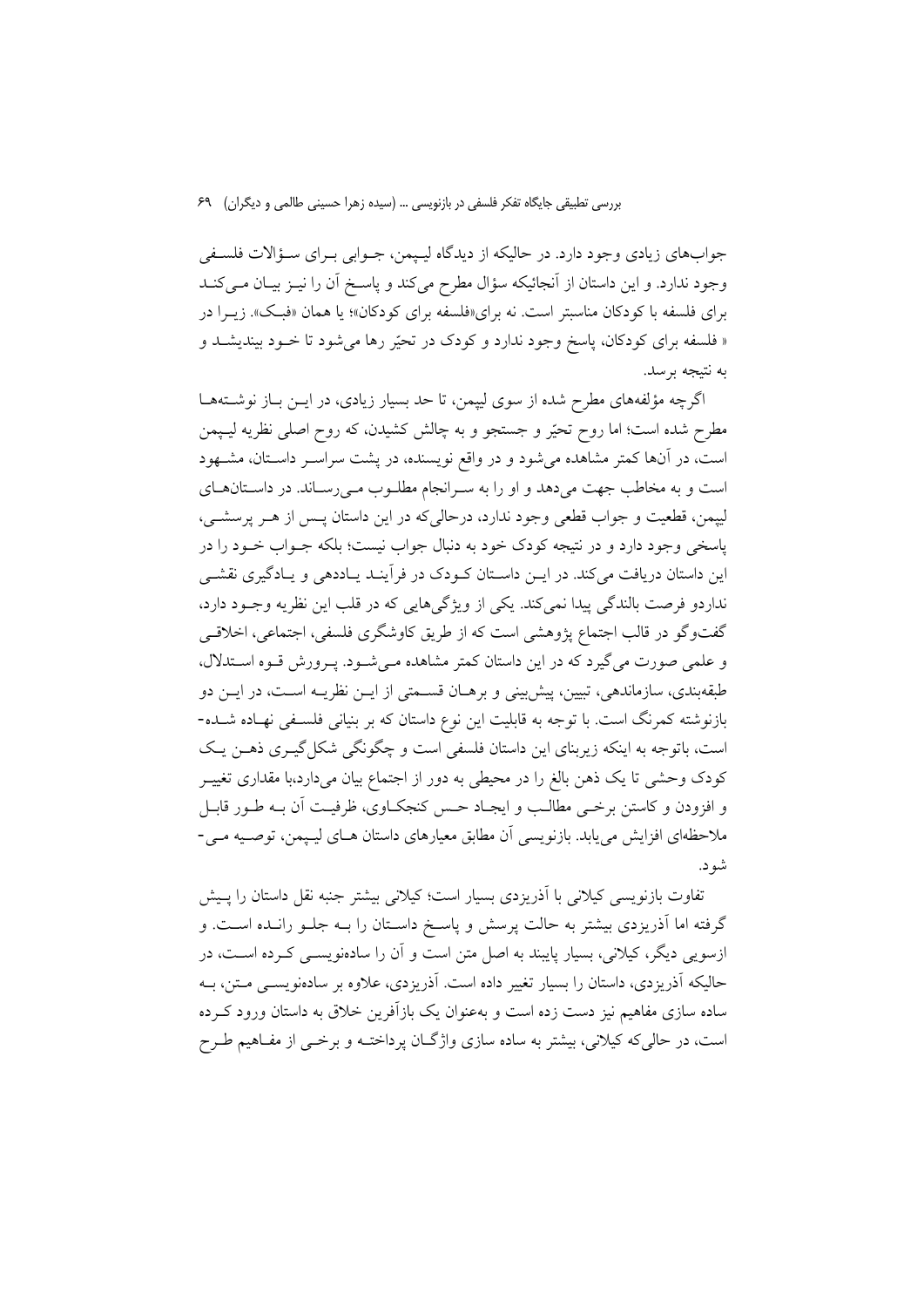شده ایشان، قابل درک برای آن گروه سنی نیست. آذریـزدی، مطـابق نیـاز مخاطـب، برخــی مسائل را بیان نموده که در اصل داستان، وجود ندارد. هـر دو نویســنده، در جــای جــای اثــر خود، قصد بیان مسائل اخلاقی و تربیتی دارند. هر دو نویسنده، از زبان معیار استفاده کرده-اند.

## یےنوشتھا

١. ای خواننده کو چک! ٢. گروهي از يژوهشگران، اين افسانهها را نيذيرفتند و اين ادعاهـايي را كـه صحتشــان، ثابـت نشــد، قبول نكردند.

 $\mathsf{r}$ 

فطن الكيلاني لحاجة الاطفال الى ادب يحببهم في لغتهم و يتدرجُ بهم في تراثها تبعــاً لســنوات عمــرهم، و يوقظ مواهبهم و استعداداتهم، و يقوّى ميولهم و طموحاتهم، و ينتهى بهم الى حبّ القراءة و المثابرة عليها، و من ثم اخرج ثم أخرجَ للاطفال قصصاً مؤلفة و مترجمة و مقتبسة و معربة

- ۴. «تنمية المهارات اللغوية الخاصة بقراءة النص- تنمية الثروة اللغوية- انماء القدرة التعبيريــة و الصــلاقة و السلاسة. ...»
	- ۵. دریا، فرارسیدن شب، دوسال، بامداد.
	- ۶. چونکه معتقد است، هر حزب و گروهی به معتقداتشان، خوشنود هستند.
- y. «فلنكتب له و هو في هذه السن محاكين اسلوبه الطبيعي في تكرار الجمل و الالفاظ لنثبت المعنى فــي ذهنه تثبيتاً، ولنكرر له الجمل برشاقة ليسهل عليه قراءتها»

٨. لايدري ما هو سببه؟

- ٩. «وثمة (هناك) وقع في خاطره أن الآفة التي نزلت بهذه الظبية البارة الحنون، إنما هي فــي عضــو مســتور غائب عن العيان (مخفى عن المعاينة والرؤية بالبصر)، مستكنِّ(محجوب مستتر) في باطن الجسد». ١٠. «وكان يرى أترابه(من ولد معه) يعني أشباهه في السن، من أولاد الظباء، قدنبتت لهـا قـرون بعــد أن لــم تكن؛ وصارت قوية بعدضعفها في العدو.لاير ي لنفسه شيئًا من هذاكله. فكان يفكِّر في ذلـك، ولا يــدري ما سببه؟»
	- $\Lambda$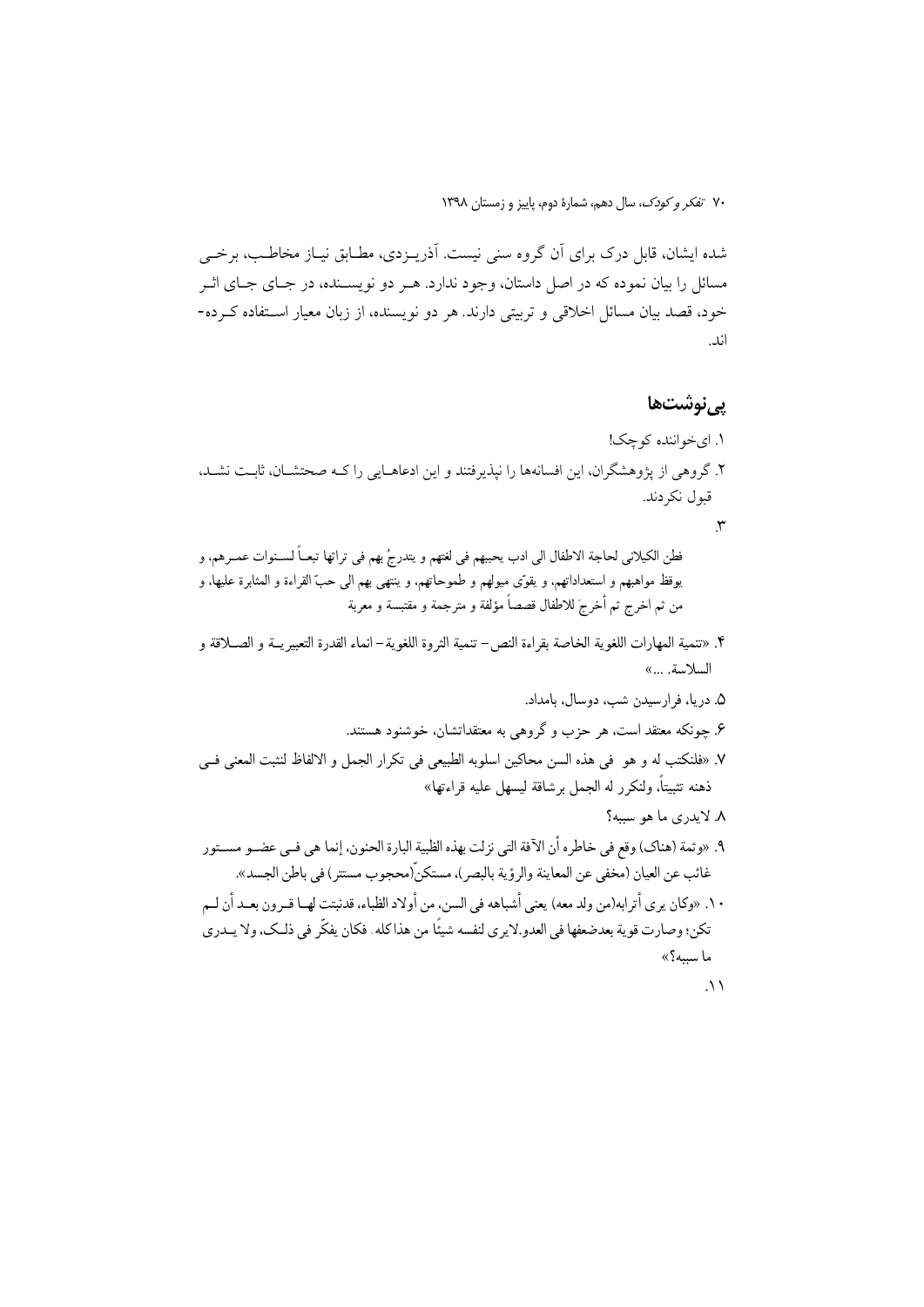ويئس من أن يكمل له ما قد أضر َّ به من النقص: اتخذ من أوراق الشجر العريضــة شــيئًا جعـل بعضــه خلفــه، وبعضه قدامه… فتعلَّقت به تلك الأوراق. فلم يلبث إلا يسيراً، حتى ذوى ذلك الورق (ذبـل ويـبس)، وجـفَّ وتساقط عنه. فمازال يتخذ غيره.

 $.17$ 

واتخذ من أغصان الشجر عصيًا سوِّي أطرافها و عدل متونها (ظهورها)، وقوِّم من اعوجاجهـا وتتنِّيهـا. وكــان يهش بها على الوحوش المنازعة له، فيحمل على الضعيف فيها، و يقاوم القوىّ منها، فأكسبه ذلك النجاح ثقـة وتأميلًا، ونبل(عظم) بذلك قدره عند نفسه بعض نبالة. وعلم أن ليده فضلًا كثيرًا على أيدي الحيوان.

 $\Lambda$ 

فكانت نفسه تنازعه (تشوقه) إلى اتخاذ ذَنَبٍ من أذناب الوحوش الميتة، ليعلقــه علــى نفســه. . . ولكــن ابــن يقظان رأى أن أحياء الوحوش تتحامى (تتجنب) ميّتها، وتنفر منه .فلم يتأتّ (لم يتيسّر ) له الإقدام علــى تنفيــذ رغبته. ثم صادف في بعض الأيام نسرًا ميتًا؛ فرأى الفرصة سانحة لتحقيق إربته (طلبته وحاجتــه) ، إذ لــم يــر للوحوش عنه نفورًا. فأقدم عليه وقطِّع جناحيه وذنبه صحاحًا. ... فأكسبه ذلك ستراً ودفئًا ومهابة في نفـوس جميع الوحوش حتى كانت لا تنازعه (لا تخاصمه) ولا تعارضه.

 $.19$ 

- ١۵. «أن العضو الذي نزلت به الآفة إنما هو صدر الظبية، أجمع (عزم) على التنقيب والبحث عنه، لعله يظفر به ويري آفته فيزيلها.».
	- ۱۶. خاک بر او ریخت( آن را با دستش بالا برد و یوشاند: یعنی بر روی آن ریخت). ١٧. حگونه ىنهان كند( حگونه مخفى سازد).
		-

 $\Lambda$ 

فتبين أن كل شخص من أشخاص الحيوان وإن كان كثيراً بأعضائه، وتفنن حواسـه وحركاتـه، واحـد بـذلك الروح الذي يتماثل في كل كائن حي. ورأى أن مبدأ هذا الروح من قرار واحد، وأن إنقسامه في سائر أعضـاء الجسم منبعث منه، وأن جميع الأعضاء على إختلاف أعمالها، وتبـاين أشـكالها، وتفـاوت أخطارهـا (تبـاين أقطارها، و اختلاف قيمة كل منها)، إنما هي خادمة لهذه الروح، أو مؤدية عنه رغباته، ومنفذة لإرادته، ومحققــة لمشبثته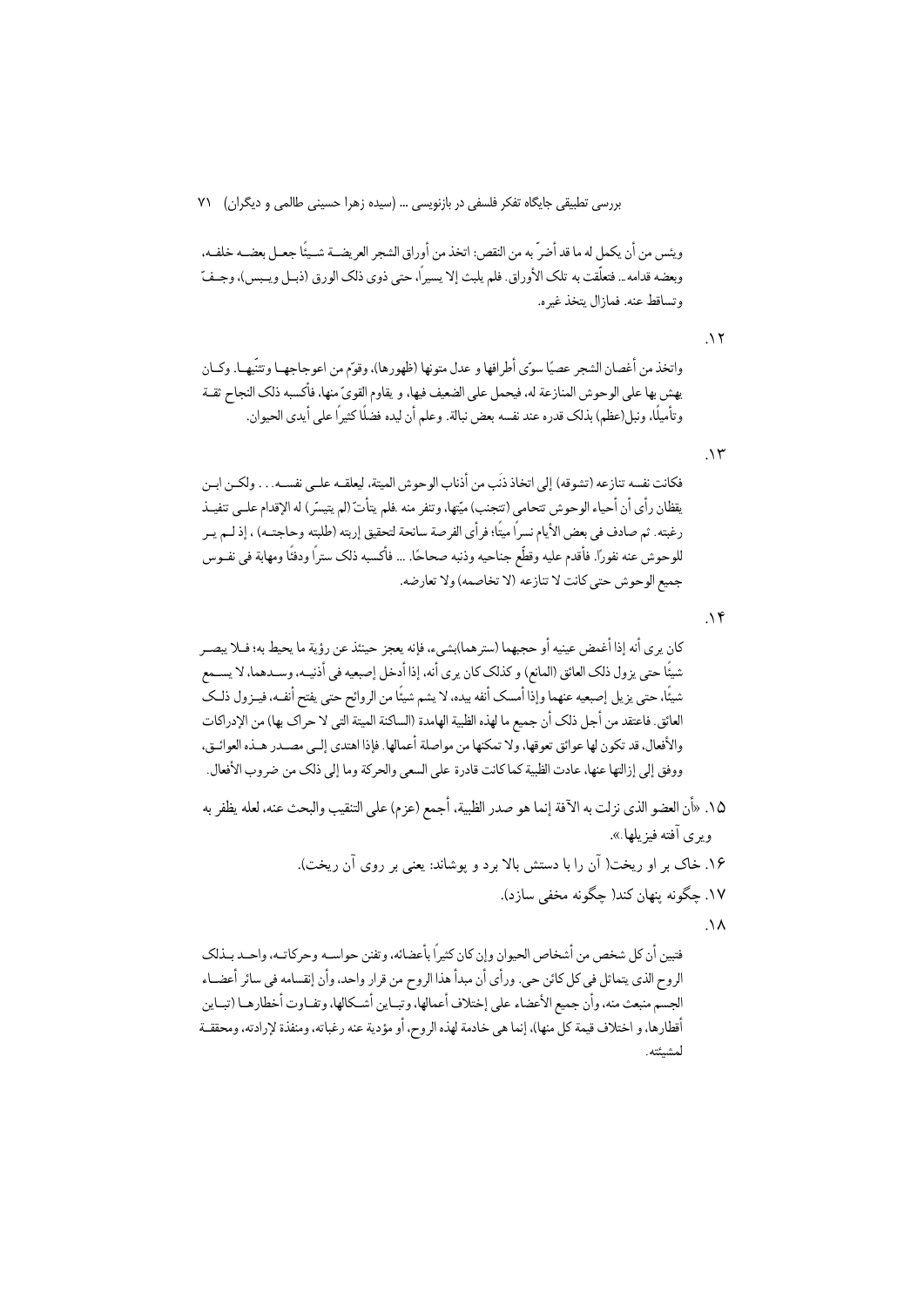١٩. «فلما فهم ابن يقظان أحوال الناس، أدرك أن أكثرهم بمنزل الحيوان غير الناطق.»

 $\mathcal{X}$ 

وإزداد إيمان أسال، وقوى يقينه، وإنفتح بصر قلبه، وإنقدحت نار خاطره (إتقدت)، ولـم يبــق عليــه مشــكل (ملتبس غير واضح) في الدين إلا تبين له، ولا مغلق في الشريعة إلا إنفتح، ولا غامض إلا إتضح؛ وصار مـن باب أولى الألباب. وعند ذلك نظر إلى حيى بن يقظان بعين التعظيم والتوقير والإجلال.

 $.7 \wedge$ 

#### كتابنامه

قر آن ابراهیمی، نادر. (۱۳۵۳) فارسی نویسی برای کودکان، تهران: انتشارات ایران کتاب. آذریزدی. مهدی.(۱۳۹۱)، «نظرات مهدی آذریزدی در باب بازنویسی در یک نوشـتهٔ منتشرنشـده از او»، فرهنگو مردم، شماره ٤٣ و ٤٤. آذریزدی، مهدی (۱۳۷۲)، قصههای تازه از کتابهایکهن، بچهٔآدم، چاپ دهم، تهران: چاپ گلشن. پناهی، مهین. (۱۳۹۰)، «بررسی و مقایسه شیوه آموزش تفکّر نزد فریدالدین عطار و متیــو لیـپمن»، مجلــه تفکر و کودک، شماره ۳ (علمی- یژوهشی)،صص۳-۲٤. حجواني، مهدي. (١٣٨١)، يكي يود يكي نبود كلاغه به خونهاش نرسيد " گزارش هجدهمين نشست نقــد ادبي"، كتاب ماه كودك و نوجوان ، آبان ماه. رشتچی، مژگان (۱۳۸۹) «ادبیات داستانی کودکان و نقش اَن در رشد تفکّر»، پژوهشـگاه علـوم انســانی و مطالعات فرهنگی، سال اول: شماره دوم: صص ٢٣–٣٧. رهگذر، رضا(١٣٦٦)، و امّا بعد... (چندوچونی در ادبیات کودکان و نوجوانان). تهران: حوزهی هنری. الشاروني، يوسف. (١٩٩٤)، «كامل كيلاني و مكتبته الثلاثية»، مجله ادبيــات و زبــان\مــا، القصــة، العـــدد٧٥، صص ٢٢-٣٠. شعاري نژاد، علي اكبر (١٣٧٤) روان شناسي رشد، چاپ دوازدهم، تهران: اطلاعات. عظمتمدارفرد، فاطمه.(١٣٩٦)، شناسايي مؤلفههاي تفكر فلسفى لييمن در منتخب داستانهاي طنـز ادب فارسی و تدوین راهنمای داستانها، پایاننامه دکتری، اصفهان: علوم تربیتی. عمرو، محمد جمال و آخرون.(۱٤١١ه )، المدخل الى ادب الاطفال، عمان: دار ايمان.